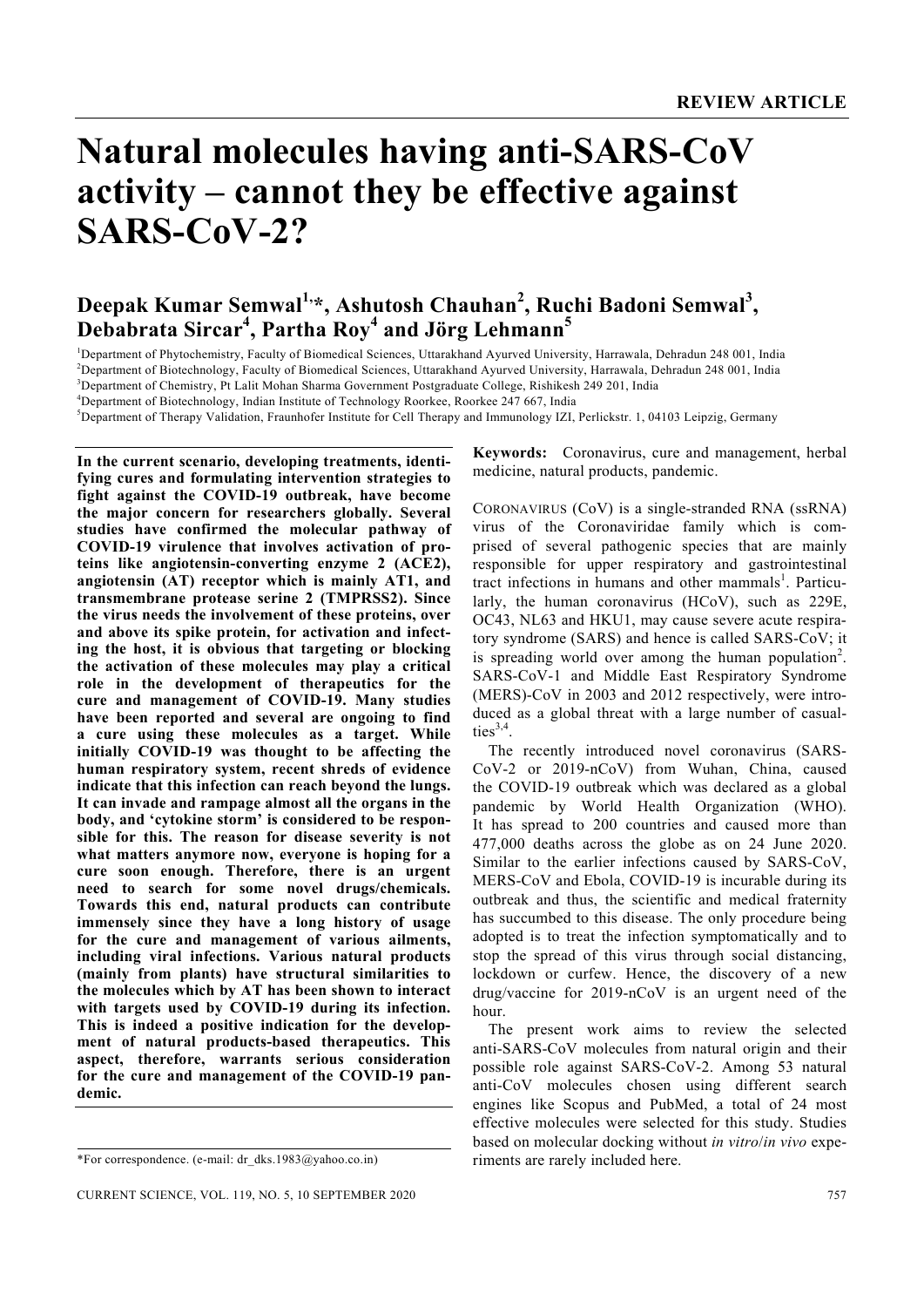# **Structural similarity between SARS-CoV and SARS-CoV-2**

CoV has seven strains, of which three are highly pathogenic, viz. SARS-CoV-1, MERS-CoV, and SARS-CoV-2, and caused severe CoV pandemic disease<sup>5</sup>. These have clinically important structural proteins such as spike (S), membrane (M), envelope (E) and nucleocapsid (N) (Figure 1). Some of the viruses, including SARS-CoV also have hemagglutinin esterase (HE) glycoprotein<sup>6</sup>. These are RNA viruses and their genome codes for seven genes that are conserved in the order of *ORF1a*, *ORF1b*, *S*, *OEF3*, *E*, *M* and *N* in 5′–3′ direction. The gene *ORF1a/b* produces two viral replicase proteins that are polyproteins (PP1a and PP1ab)<sup>7</sup>. Sixteen other mature nonstructural proteins (NSPs) arise from further processing of these two polyproteins. The NSPs take part in different viral functions, including formation of the replicase transcriptase complex. The remaining genome part of the virus encodes the mRNA which produces structural proteins, i.e. S, E, M, and N and other accessory proteins<sup>7</sup>. Another important envelope-associated protein which is expressed by only some strains of CoV is the HE protein<sup>8</sup>. The RNA genome of CoV is packed in the nucleocapsid protein and further covered with an envelope.

 The SARS-CoV-2 has approximately 79% genome sequence identity with SARS-CoV and 50% with MERS-CoV (ref. 9). A study using sequence-based comparison confirmed that M, N and E proteins of SARS-CoV-2 and SARS-CoV have over 90% genetic similarity, while S protein of SARS-CoV and SARS-Cov-2 has  $76\%$  similarity<sup>10</sup>. Besides, homology modelling showed that SARS-CoV-2 also uses ACE2 receptor in humans for infection, similar to SARS-CoV (ref. 11). Recently, it has been demonstrated that human recombinant soluble ACE2 can significantly block early stages of SARS-CoV-2 infections<sup>12</sup>. Despite



**Figure 1.** Structure of SARS-CoV (reproduced with permission from Li *et al.*<sup>13</sup>).

the name and genetic similarities, SARS-CoV-2 shows genetic and clinical differences with SARS-CoV. The Sprotein found in SARS-CoV-2 is longer than that in SARS-CoV, and the receptor-binding regions of these viruses are completely different. Moreover, SARS-CoV nucleocapsid (N) protein can neutralize the immune response of the host, acting as an antagonist to the action of interferon (IFN)- $\gamma$ , and it is still not known if the SARS-CoV-2 N-protein has the same ability. If not, this would partly explain why SARS-CoV has a higher mortality rate than SARS-CoV-2 (ref. 13). Similarly, the R0 (R through) of SARS-CoV-2 is two- to three-fold higher than that of SARS-CoV. Usually, a high R0 is associated with highly diffusible infections, which at the same time have a long incubation period, and characterized by mild to moderate symptoms, or latent infection associated with a low mortality rate<sup>14</sup>. SARS-CoV-2 receptor binding motif (RBM) contains structural changes in the hACE2-binding ridge, largely caused by a four-residue motif (residues 482–485: Gly–Val–Glu–Gly). This structural change allows the ridge to become more compact and form better contact with the N-terminal helix of hACE2 compared to SARS-CoV. Phe486 from the SARS-CoV-2 RBM can insert into a hydrophobic pocket. The corresponding residue in the SARS-CoV RBM is leucine, which likely forms a weaker contact with hACE2 due to its smaller side chain<sup>15</sup>. These hotspots on hACE2 are critical for coronavirus binding, because they involve two lysine residues that need to be accommodated properly in hydrophobic environments. Neutralizing the charges of the lysine residues is key to the binding of coronavirus receptor-binding domain (RBD) to hACE2. SARS-CoV-2 RBM has evolved strategies to stabilize the two hotspots; Gln493 and Leu455 stabilize hotspot-31, whereas Asn501 stabilizes hotspot-353. Therefore, biochemical data confirm that SARS-CoV-2 RBD has significantly higher hACE2-binding affinity than that of SARS-CoV, and that the above structural features of SARS-CoV-2 RBM contribute to the high hACE2-binding affinity of SARS-CoV2. Thus, both structural and biochemical data reveal that SARS-CoV-2 RBD recognizes hACE2 better than SARS-CoV RBD.

# **Important targets for drug development against SARS-CoV-2**

The majority of medicinal plants contain many different compounds and most of them are quite complex. Plants contain a variety of materials having medicinal properties. Majority of them includes polysaccharides, polyphenols, tannins, saponins and various other complex materials that modulate and modify the effects of any 'active principles'. It has been shown that the extract of whole plant does not mimic the isolated and purified constituents of the herbs. According to the literature, it is considered that the whole plant consists of various parts in most cases of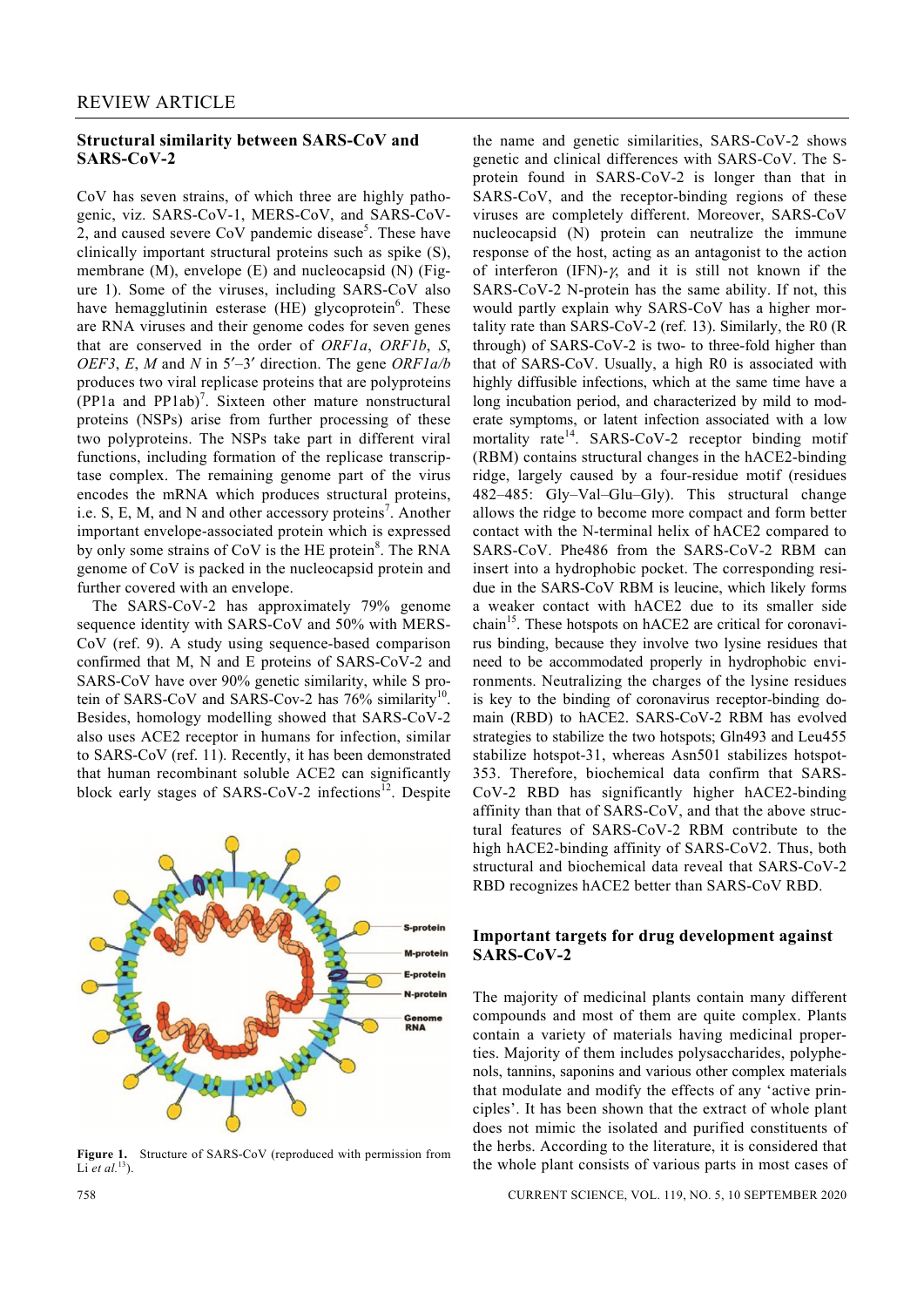higher efficacy compared to individual components<sup>16</sup>. Therefore, a thorough screening of natural products-based drug-like molecules may lead to the development of therapeutics which could be used in the cure and management of COVID-19.

 In the past decades, mainly after the SARS-CoV outbreak in 2003, scientists the worldover studied various targets to develop new antiviral drugs, which include the inhibition of essential proteases, helicase and viral proteins<sup>17</sup>. These enzymes are critical for the synthesis of RNA and protein of the virus. Amongst them, one of the important groups is non-structural proteins (NSPs), which are involved in transcription, translation, protein synthesis, processing and post-translational modification, virus replication and infection of the host. Similarly, helicase (NSP13), a multi-functional protein which includes the N-terminal metal-binding domain and helicase domain, is a necessary component for the replication of CoV. NSP13 can unravel double-stranded (ds) DNA and RNA along the  $5'-3'$  direction in an NTP-dependent manner<sup>18</sup>. Other groups of proteins are structural proteins of the virus, responsible for binding to human cell receptors.

 Spike is the main structural protein that interacts with the host by binding to host cell receptors in order to mediate virus invasion and determine viral tissue or host tropism<sup>19</sup>. Spike is cleaved into S1 and S2 by the host cell protease like type-II transmembrane serine protease. The S1 subunit binds with the host cell surface receptors and the S2 subunit mediates virus–cell and cell–cell membrane fusion. There are some other proteins such as NSP1, NSP3c and ORF7a, called virulence factors which interfere with the innate immunity of the host. NSP1 interacts with host 40S ribosomal subunit that induces specifically host mRNA degradation and also inhibits type-I interferon production<sup>20</sup>. Similarly, NSP3c binds to ADPribose of the host to help CoV in resisting host innate  $immunity<sup>21</sup>$ . Besides, ORF7a protein binds to bone marrow matrix antigen 2 and inhibits its activity by blocking its glycosylation process<sup>22</sup>.

Among others, 3C-like protease (3CLpro), a chymotrypsin-like cysteine protease, was found to be the most useful due to its role in the mutation of SARS-CoV by inducing autolytic cleavage of polyproteins pp1a/1ab (ref. 23). Also, 3CLpro was found to cleave the polyprotein at 11 sites with conserved Gln at the P1 position, which was found to be a required condition for efficient cleavage<sup>24</sup>. Papain-like protease (PLpro) was also found as an important target since it plays a vital role in the replication of CoV. In addition to its role in the processing of viral polyprotein, it strips ubiquitin and interferon-stimulated gene-15 from host cell proteins to aid CoV in its evasion of the host innate immune response. Hence, this target has an additional advantage over 3CLpro to inhibit dysregulation of signalling cascades in infected cells which might be responsible for the death of healthy cells nearby $25$ .

 CoV helicase, a non-structural protein, is also considered to be a key target for drug development in this category, particularly against viral replication. This protein is a cleavage product of pp1ab, which binds to the 5′ overhang and moves in the  $5' \rightarrow 3'$  polarity to bring about negative supercoiling of dsRNA or dsDNA<sup>26</sup>. Apart from the above line of treatments, vaccination represents the preferred line of defence against viral infections due to its higher specificity compared to chemotherapeutic drugs. Immunogenic viral antigens such as the S protein in combination with potent adjuvants such as 3-deacylated monophosphoryl lipid-A or QS21 saponins from *Quillaja saponaria* may induce either humoral- or cell-mediated immunity by stimulating B-cells as well as  $CDS<sup>+</sup> T<sub>+</sub>$ cells<sup>17</sup>. In mice, a DNA vaccine encoding the spike  $(S)$ glycoprotein of SARS-CoV induced T-cell immunity and neutralizing antibodies, suggesting DNA vaccination as a powerful strategy against SARS- $CoV<sup>27</sup>$ . Moreover, since patients recovering from SARS developed neutralizing antibodies effective in preventing infection, immunotherapy with neutralizing monoclonal antibodies represents a promising approach<sup>17</sup>. Besides these virus proteins, host proteins can also be potential targets, as these provide an attachment site for a virus to enter into the host cells. Such a critical enzyme is the angiotensin-converting enzyme 2, which has been proved by many studies to be the specific receptor for the spike RBD of SARS-CoV-2. Hence, potential CoV therapeutic drugs can be developed by inhibiting key proteins involved in different pathways.

# **Natural compounds with anti-CoV activity**

Among other treatments, numerous molecules have been screened against SARS-CoV, MERS-CoV and other CoVs; many of them showed strong activity even at very low concentration<sup>28</sup>. Till date, hundreds of purified natural molecules together with their source extracts have been studied particularly for their anti-SARS-CoV activity<sup>29</sup>. A number of compounds, including scutellarein<sup>30</sup>. tentrandrin<sup>31</sup>, cepharanthine<sup>31</sup>, and betulonic acid<sup>32</sup> were found to exhibit anti-CoV effects at very low  $IC_{50}$  values even with <1 μM concentration. Earlier studies suggested that natural molecules or their analogues were stronger than synthetic ones. Various mechanism-based studies showed that there is no certain pattern in the structures exhibiting anti-CoV activity because there is a diversity in the active molecules which include alkaloids, flavonoids, terpenoids, anthraquinones, saponins, polypeptides, steroids, tannins and lignans, among others. However, some studies proved that specific structure skeleton and site of substitution were responsible for the activity. In this direction, many coumarin derivatives found in *Saposhnikovia divaricata* showed activity against porcine epidemic diarrhoea virus, an enveloped single-stranded RNA coronavirus. Structure–activity relationship study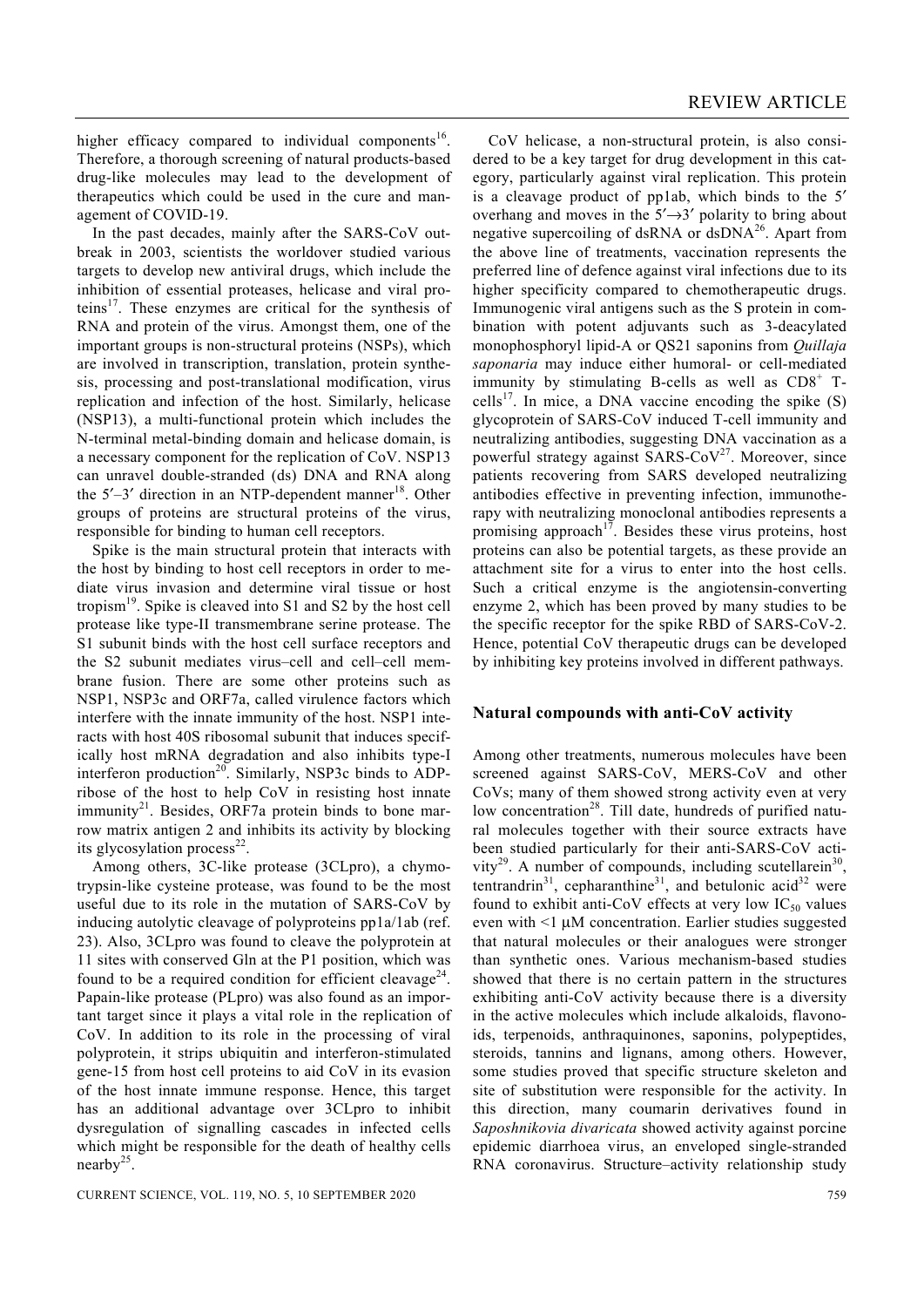| Class of compounds | Compound                                  | Natural source                                |
|--------------------|-------------------------------------------|-----------------------------------------------|
| Alkaloids          | Berbamine                                 | Berberis amurensis                            |
|                    | Cepharanthine                             | Stephania cepharantha                         |
|                    | Emetine                                   | Carapichea ipecacuanha                        |
|                    | Fangchinoline                             | Stephania tetrandra                           |
|                    | Lycorine                                  | Lycoris radiate                               |
|                    | Papaverine                                | Papaver somniferum                            |
|                    | Reserpine                                 | Rauvolfia serpentine                          |
|                    | Tetrandrine                               | Stephania tetrandra                           |
|                    | Tylophorine                               | Tylophora indica                              |
|                    | 7-Methoxycryptopleurine                   | Tylophora indica                              |
| Flavonoids         | Amentoflavone                             | Torreya nucifera                              |
|                    | Apigenin                                  | Chamaemelum nobile                            |
|                    | Bavachinin                                | Psoralea corylifolia                          |
|                    | Broussochalcone A                         |                                               |
|                    |                                           | Broussonetia papyrifera                       |
|                    | Chrysin                                   | Passiflora caerulea                           |
|                    | Corylifol A                               | Psoralea corylifolia                          |
|                    | Diplacone                                 | Paulownia tomentosa                           |
|                    | Gallocatechin gallate                     | Camellia sinensis                             |
|                    | Hesperetin                                | Isatis indigotica                             |
|                    | Isobavachalcone                           | Psoralea corylifolia                          |
|                    | Juglanin                                  | Polygonum aviculare                           |
|                    | Luteolin                                  | Reseda luteola                                |
|                    | Mimulone                                  | Paulownia tomentosa                           |
|                    | Myricetin                                 | Myrica nagi                                   |
|                    | Neobavaisoflavone                         | Psoralea corylifolia                          |
|                    | Papyriflavonol A                          |                                               |
|                    |                                           | Broussonetia papyrifera                       |
|                    | Procyanidins A2 and B1                    | Cinnamomum verum                              |
|                    | Quercetin                                 | Quercus robur                                 |
|                    | Scutellarein                              | Scutellaria lateriflora                       |
|                    | Theaflavin-3,3'-digallate                 | Camellia sinensis                             |
|                    | Tomentins A-E                             | Paulownia tomentosa                           |
|                    | (-)-Catechin gallate                      | Camellia sinensis                             |
|                    | 3'-O-Methyldiplacol                       | Paulownia tomentosa                           |
|                    | 3-Isotheaflavin-3-gallate                 | Camellia sinensis                             |
|                    | 4'-O-methylbavachalcone                   | Psoralea corylifolia                          |
| Terpenoids         | Betulinic acid                            | Betula pubescens                              |
|                    | Betulonic acid                            | Eucalyptus globules                           |
|                    | Ferruginol                                | Sequoia sempervirens                          |
|                    | Miltirone                                 | Rosmarinus officinalis                        |
|                    | Saikosaponins A, B <sub>2</sub> , C and D | Bupleurum chinense                            |
|                    | Tanshinone I                              | Salvia miltiorrhiza                           |
| Anthraquinones     | Aloe-emodin                               | Aloe ferox                                    |
|                    | Emodin                                    | Rheum emodi                                   |
|                    | Rhein                                     | Rheum rhabarbarum                             |
| Saponins           | Aescin                                    | Aesculus hippocastanum                        |
|                    | Glycyrrhizin                              | Glycyrrhiza glabra                            |
|                    |                                           |                                               |
| Polypeptides       | Hitachimycin<br>Valinomycin               | Streptomyces scabriporus<br>Streptomyces spp. |
| Steroids           | Ginsenoside-Rb1<br>$\beta$ -Sitosterol    | Panax ginseng<br>Vitis vinifera               |
| Tannins            | Cinnamtannin B1                           | Cinnamomum verum                              |
|                    |                                           |                                               |
|                    | Tannic acid                               | Quercus infectoria                            |
|                    | Tetra-O-galloyl- $\beta$ -D-glucose       | Phyllanthus emblica                           |
| Lignans            | Hinokinin                                 | Chamaecyparis obtuse                          |
|                    |                                           |                                               |

**Table 1.** Natural molecules having anti-SARS-CoV activity

(*Contd*)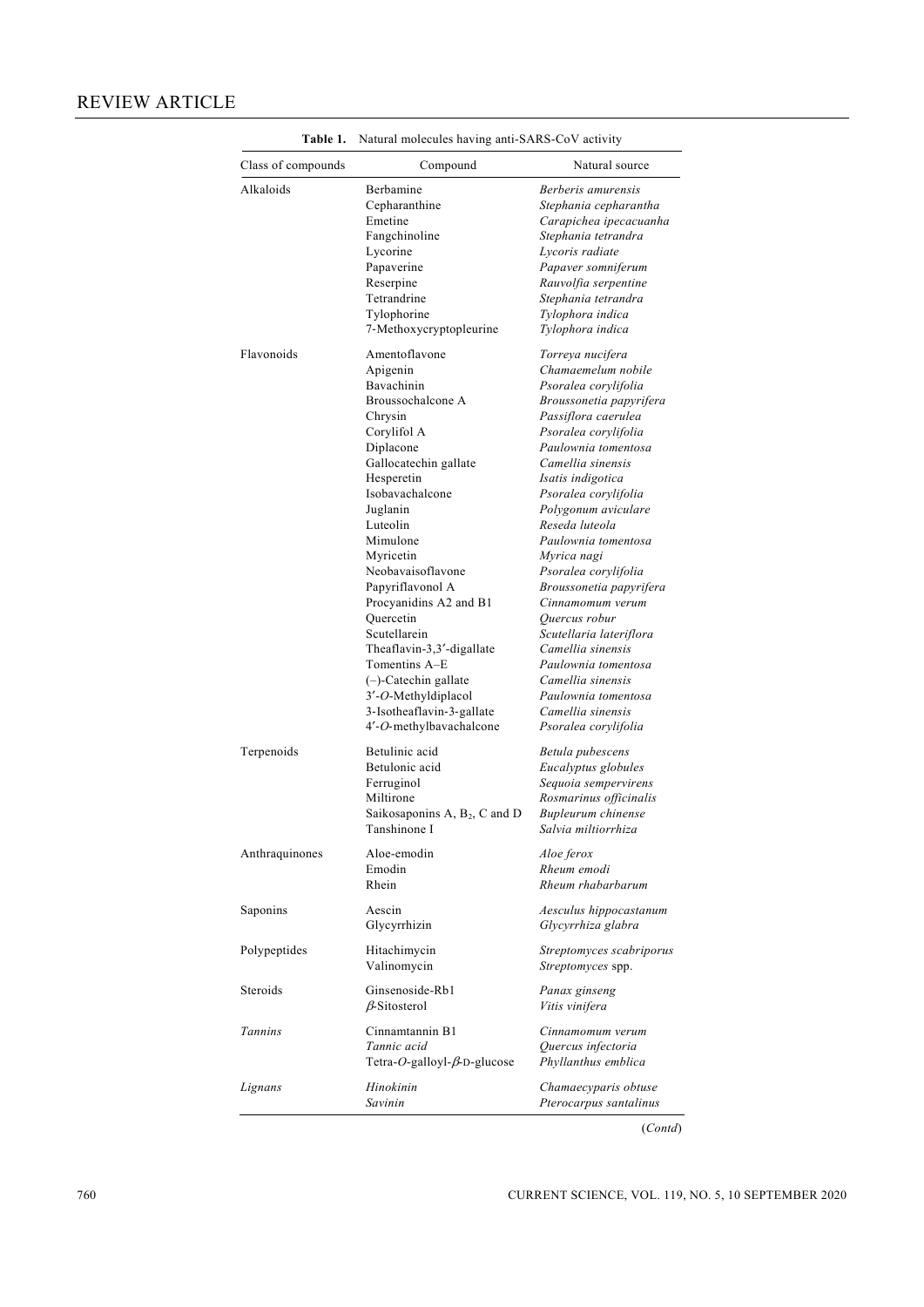| Table 1.<br>(Contd) |               |                          |
|---------------------|---------------|--------------------------|
| Class of compounds  | Compound      | Natural source           |
| Miscellaneous       | Chaetochromin | <i>Chaetomium</i> spp.   |
|                     | Cinanserin    | Houttuynia cordata       |
|                     | Curcumin      | Curcuma longa            |
|                     | Indigo        | Indigofera tinctoria     |
|                     | Kazinol F     | Broussonetia papyrifera  |
|                     | Lutein        | Tropaeolum majus         |
|                     | Psoralidin    | Psoralea corylifolia     |
|                     | Sinefungin    | <i>Streptomyces</i> spp. |
|                     | Sinigrin      | Isatis indigotica        |
|                     | Stictic acid  | Usnea articulate         |

revealed that substitution at C-8 position could be res-

ponsible for the antiviral activity<sup>33</sup> These molecules showed anti-CoV activity via multiple mechanisms such as inhibition of 3CLpro, PLpro, interaction of SARS‐CoV S protein and ACE2, viral polymerase, virus replication/cell division, viral attachment and penetration stages<sup>29</sup>. Besides, these were found to block virus to host cell binding, 3a channel and viral entry to host cells. Table 1 provides a summary of selected molecules with anti-SARS-CoV activity.

 Table 1 reveals that flavonoids are the most active compounds, perhaps due to hydroxyl substitution in their structure. The alkaloids are the second most active class, followed by terpenoids and anthraquinones. Although all the above molecules were found active against SARS-CoV, a few of them have been reported to be promising with a very low concentration<sup>30–32</sup>. Their mechanisms of action were also established in various *in vitro* studies<sup>29</sup>. Many of them are already approved drugs for other uses. Hence, a few most active molecules belonging to different chemical classes with their effective concentrations and the possible mechanisms are discussed here. Figure 2 shows their chemical structures.

#### *Stictic acid*

Stictic acid (**1**) is a bioactive compound found in many lichens, including *Usnea articulate* and *Lobaria pulmonaria*. This compound showed antiviral activity in virusinfected CRFK cells by inhibiting 3CLpro of feline infectious peritonitis virus (FIPV), a mutated form of the parental enteric form of feline enteric coronavirus, at the concentration  $\leq 50 \mu M$ . It also showed activity to inhibit penetration of virus to the host cell. The activity was found more effective than that of ribavirin  $(\leq 50 \mu M)$ , which was used as a positive control. Stictic acid also inhibited FIPV replication in CRFK cells after viral infection. The  $EC_{50}$  value was measured at 21.83  $\mu$ M, while the SI value was calculated to be 17.04 (ref. 34). Besides, at an  $IC_{50}$  value of  $\leq 50 \mu M$ , compound 1 was found to produce potential effect against HIV-1 integrase<sup>35</sup>.

Wassman *et al.*<sup>36</sup> found that **1** has the potential to react with Cys141 within the cysteine triad of tumour suppres-

CURRENT SCIENCE, VOL. 119, NO. 5, 10 SEPTEMBER 2020 761

sor protein p53. As cysteine is also present in 3CLpro of SARS-CoV as the nucleophilic active site in the catalytic dyad (Cys144/His41), hence there is a possibility that **1** can also inhibit 3CLpro of coronavirus.

#### *Lycorine*

Lycorine (**2**), an alkaloid isolated from the stem cortex of *Lycoris radiata* (L′Hér.) Herb., showed potent *in vitro* activity against SARS-CoV with an  $EC_{50}$  value of 15.7 nM. Its 50% cytotoxic concentration  $(CC<sub>50</sub>)$  was calculated to be 14.98 and 18.81 μM against the Vero E6 and HepG2 cell lines respectively, with a selective index of >900. Interferon- $\alpha$  was used as a standard, which showed inhibitory effects on virus-induced cytopathic effect with EC<sub>50</sub> of 660.3 IU/ml and CC<sub>50</sub> of >10,000 IU/ml (ref. 37). This compound was also used against normal Vero E6 and human HepG2 cell lines to evaluate its toxicity. The results showed that it was safe for further use as it showed a  $CC_{50}$  value of 14.98 μM (ref. 37). However, the mechanism of action was not elucidated as the study did not evaluate the interaction of lycorine with proteins and antigens of the virus. It inhibited the replication of HCoV-OC43, HCoV-NL63 and MERS-CoV in BHK-21 cells with  $EC_{50}$  values of 0.15, 0.47 and 1.63  $\mu$ M respectively, whereas the CC<sub>50</sub> values were recorded at 4.37, 3.81 and 3.14  $\mu$ M respectively<sup>38</sup>. The compound also showed activity against mouse hepatitis virus (MHV)-A59, a  $\beta$ -CoV, with EC<sub>50</sub> and CC<sub>50</sub> values of 0.31 and 3.51 μM respectively. Besides, it inhibited the human enterovirus-71 (EV71) infection in mice. The results showed that it reduced mortality, clinical scores and pathological changes in the muscles of experimental animals by inhibiting viral replication at a dose of 0.4 mg/kg (ref. 39).

#### *Myricetin*

Myricetin (**3**), a common flavonoid distributed in many families, including Myricaceae and Anacardiaceae, has been found active against Rauscher leukaemia virus (RLV), HIV and SARS-CoV<sup>40</sup>. It displayed activity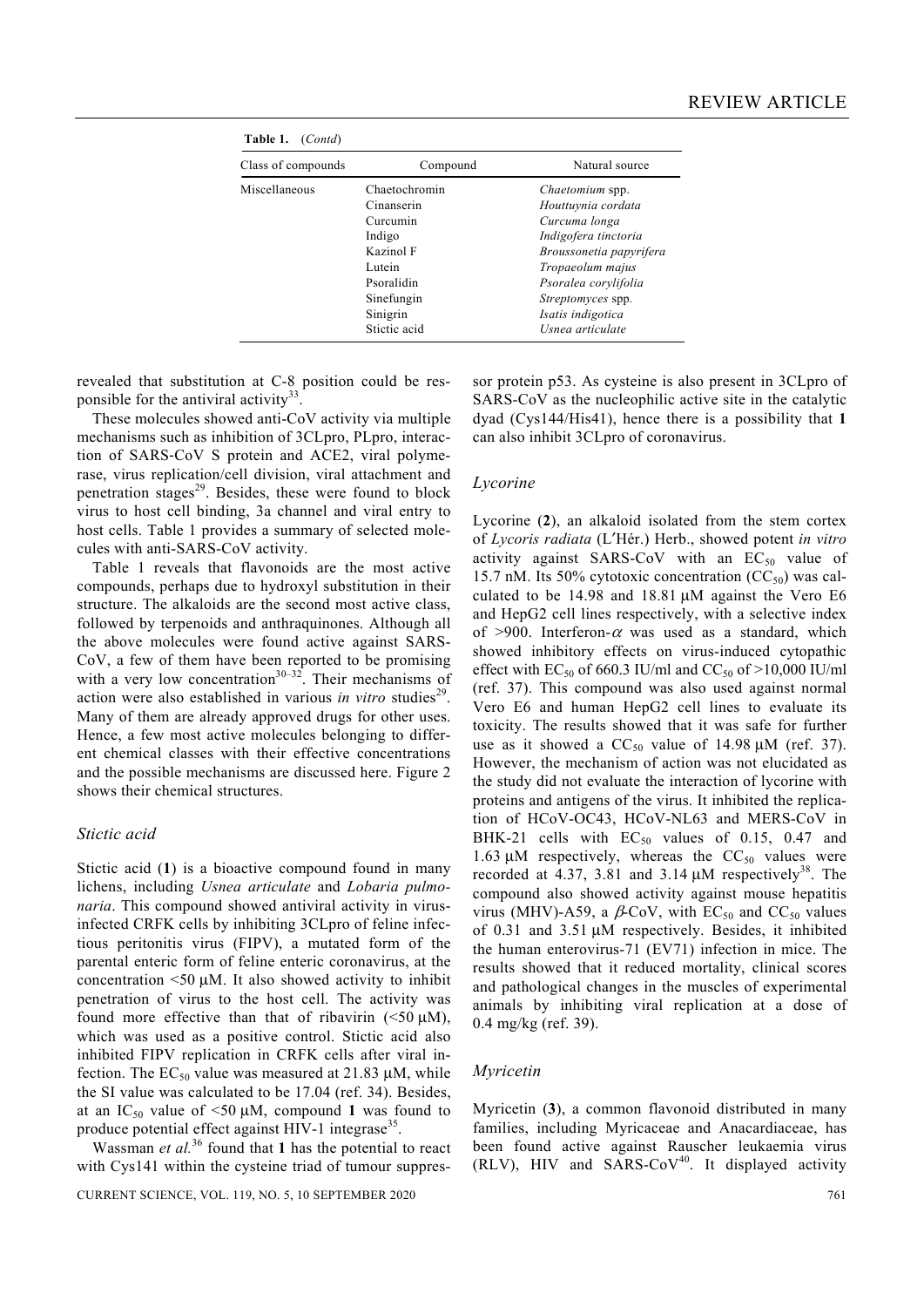

**Figure 2.** Chemical structures of important anti-SARS-CoV molecules from natural origin.

762 CURRENT SCIENCE, VOL. 119, NO. 5, 10 SEPTEMBER 2020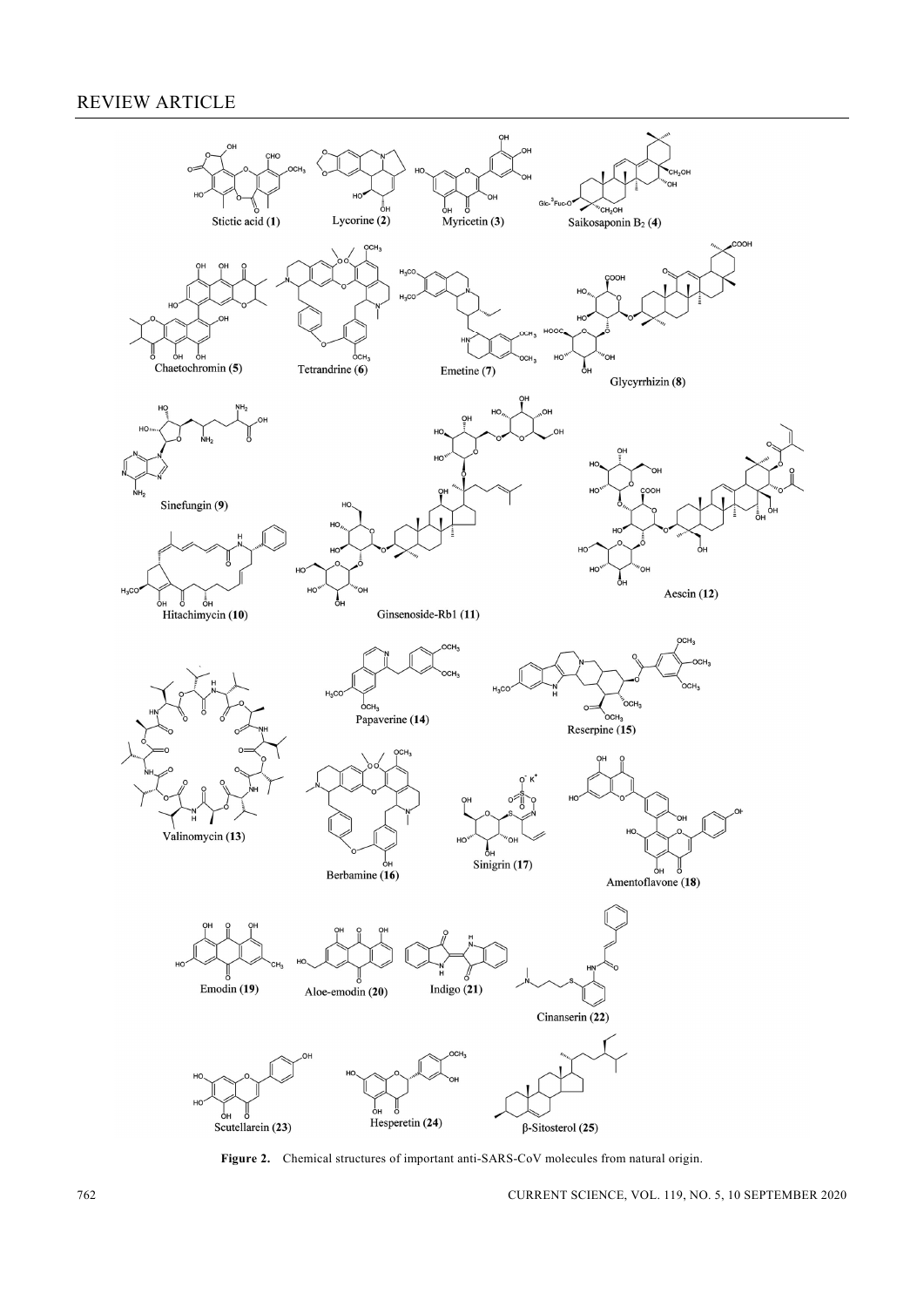against SARS-CoV and inhibited its helicase protein by affecting the ATPase activity, with an  $IC_{50}$  value of 2.71 μM. The helicase activity was, however, not affected by the treatment of myricetin. Compound **3** was found to be safe for further use as it did not show cytotoxicity in MCF10A cells at  $2 \mu M$  (ref. 30). The study also suggested that **3** can directly interact with ATP/ADP-binding pocket of coronavirus helicase protein $30$ . Besides, myricetin-3-*O*-β-D-glucopyranoside obtained from *Camellia sinensis* was found as a possible molecule to inhibit 3CLpro of SARS-CoV-2 via a docking study<sup>41</sup>.

# *Saikosaponin B2*

Triterpenoid glycosides, saikosaponins  $A$ ,  $B_2$ ,  $C$  and  $D$ , found in many plant species, including *Bupleurum chinense* DC, *Heteromorpha arborescens* (Spreng.) Cham. & Schltdl., and *Scrophularia scorodonia* L. have been found to have antiviral effects against a number of pathogens such as human immunodeficiency virus, measles, influenza virus, herpes simplex virus (HSV), varicellazoster virus and HCoV-229E (ref. 42). At concentrations of 25  $\mu$ mol/l, saikosaponins A, B<sub>2</sub>, C and D showed HCoV-229E inhibition activity by 67%, 100%, 58% and 62% respectively, whereas the  $EC_{50}$  values were recorded at 8.6, 1.7, 19.9 and 13.2 μmol/l respectively. Actinomycin D, a positive control showed activity with  $EC_{50}$  value of 0.02  $\mu$ mol/l. Saikosaponin B<sub>2</sub> (4) was found to better inhibit HCoV-229E when used before the adsorption of the virus. Besides, the compound at 6 μmol/l also effectively prevented the attachment and penetration of the virus into host cells $42$ .

 It is interesting to note that all tested saikosaponins were found nontoxic for normal lung MRC-5 cells at a concentration of 2.5 μmol/l, as no change in morphology and density was noticed in the cells. Furthermore, cell viability was recorded >60% when the concentration was increased to 25 μmol/l. No visible changes in cell morphology or cell density were observed at the concentrations tested $42$ .

#### *Chaetochromin*

Chaetochromin (**5**), an antidiabetic drug, first isolated from a fungal species of *Chaetomium*, showed inhibitory effect on recombinant FIPV 3CLpro with  $EC_{50}$  values of 1.19 and 4.86 μM during pre- and post-viral entry respectively. The cytotoxicity showed by the compound against CRFK cells was measured with a  $CC_{50}$  value of 10.53 μM. The results were found more effective than those of lopinavir, a potent protease inhibitor<sup>34</sup>. Chemically, this compound has two stereoisomers namely chaetochromin A and B, and their comparison of bioactivity is not known. Hence, this drug is given as a mixture rather than an isolated isomer.

#### *Tetrandrine*

Tetrandrine (**6**), isolated from *Stephania tetrandra* S. Moore, was earlier tested for its activity against Ebola virus and found to inhibit penetration of virus to the host cells in an *in vitro* study. Moreover, it inhibited Ebola virus-induced infection of human macrophages *in vivo*<sup>43</sup>. This compound produced inhibitory effects against the multiplication of HCoV-OC43, HCoV-NL63, MERS-CoV, and MHV-A59 with  $EC_{50}$  values of 0.29, 2.05, 12.68, and 4.81 μM respectively, in BHK-21 cells. Also, the  $CC_{50}$  values were measured to be  $>20 \mu M$  against all tested viruses<sup>38</sup>. It inhibited the death of HCoV-OC43infected MRC-5 human lung cells at the early stage of infection. The suppression of virus replication and inhibition of S- and N-protein expression were also recorded during the study at  $IC_{50}$  value of 295.6 nM and SI value >40. It is interesting to note that **6** did not show cytotoxicity up to the concentration of 10 μM (ref. 31).

 In view of its effect against SARS-CoV, Henan Provincial People's Hospital (China) has started clinical trials on this drug against COVID-19, and has already found encouraging results up to phase III trials; and phase IV trials are in progress $44$ . This study targeted to enrol at least 60 COVID-19 patients with mild to severe neocoronary pneumonia. Tetrandrine tablets were given to them together with standard treatment regimens to reduce the clinical progress, improve prognosis and reduce the incidence of pulmonary fibrosis.

#### *Emetine*

Emetine (**7**), a drug obtained from the roots of *Carapichea ipecacuanha*, was found effective in inhibiting the replication and penetration of four different CoVs, viz. HCoV-OC43, HCoV-NL63, MERS-CoV and MHV-A59 in BHK-21 cells. The  $EC_{50}$  values for these viruses were 0.30, 1.43, 0.34, and 0.12  $\mu$ M while the CC<sub>50</sub> values were 2.69, 3.63, 3.08, and 3.51 μM respectively, in BHK-21  $cells<sup>38</sup>$ . The study also confirmed that emetine can inhibit the replication of both DNA and RNA viruses.

#### *Glycyrrhizin*

Glycyrrhizin (**8**), purified from the roots of *Glycyrrhiza glabra* L., was evaluated for its anti-SARS-CoV activity *in vitro*, and found that it inhibited virus infection with an  $EC_{50}$  value of 300  $\mu$ g/ml. The compound inhibited replication in Vero cells with a selectivity index of 67. During the virus adsorption to Vero cells  $EC_{50}$  was calculated to be 2400 μg/ml, while after virus adsorption the  $EC_{50}$  value was found to be 600 μg/ml, which showed that the compound is comparably more effective when added after virus adsorption. The  $CC_{50}$  value was measured to  $>20,000 \mu g/ml$  for all experimental conditions<sup>45</sup>.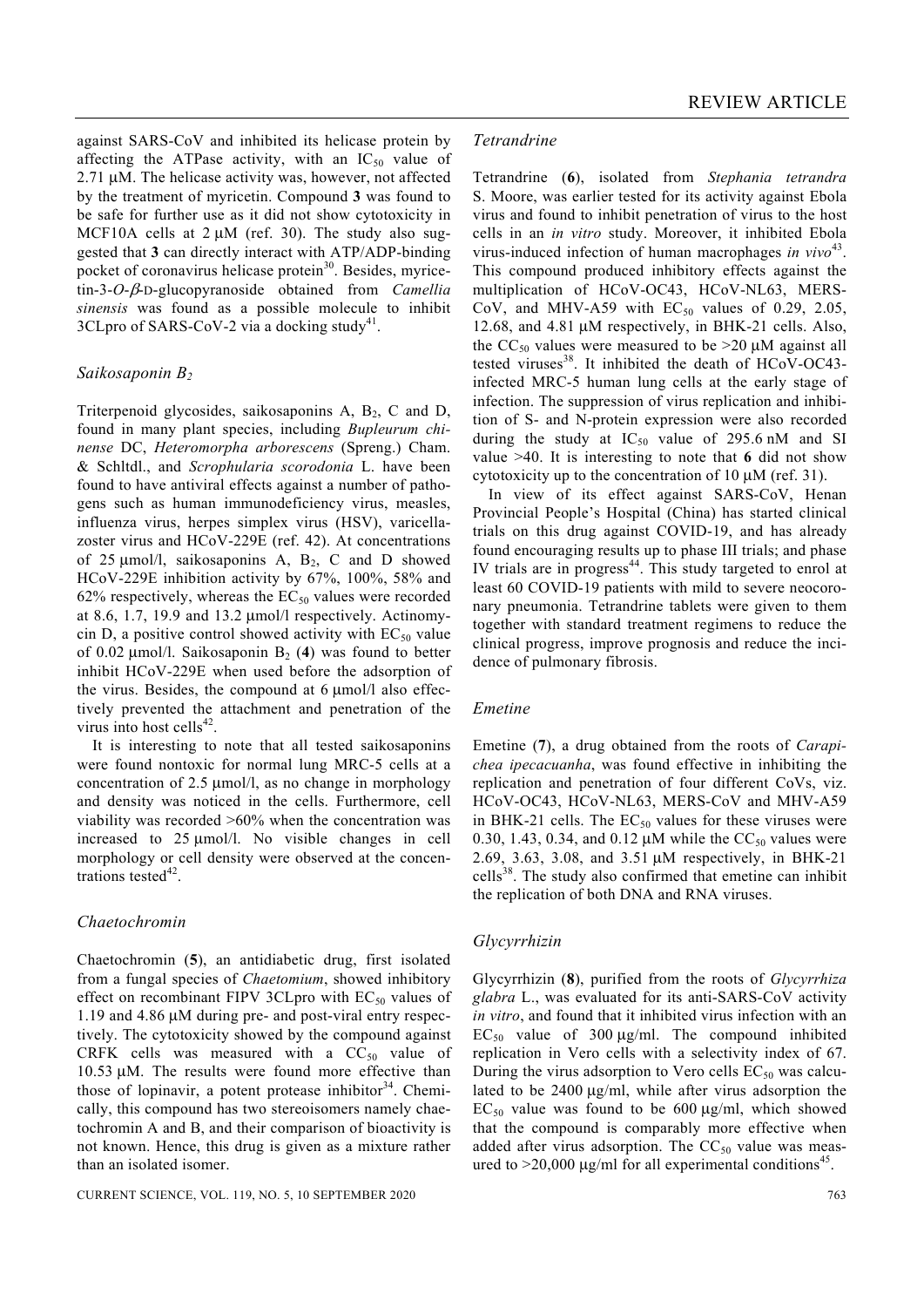The compound inhibited both adsorption and penetration of CoV, which is usually an initial phase of the replication cycle of a virus. The expression of virus antigens was found considerably lower in the cells treated with 1000 μg/ml concentration, while replication was completely blocked at a concentration of 4000 μg/ml. As far as the mechanism is concerned, it induced NOS in Vero cells and virus replication was inhibited after adding  $\beta$ NONOate, a nitrous oxide donor to the culture medium<sup>45</sup>. Although its antiviral mechanism is not clear enough, its role against PKC, CK2, AP1 and NFκB has been well-established.

 Previously, compound **8** was also tested for its activity against the replication of flaviviruses at different concentrations. The compound was found effective against viruses with  $EC_{50}$  values ranging from 316 to 625 μg/ml (ref. 46). Glycyrrhizin was found non-cytotoxic up to 2500 μg/ml, as no inhibition in cell growth was observed at this concentration. Hoever *et al.*47 reported that after introducing 2-acetamido- $\beta$ -D-glucopyranosylamine into the glycosidic chain of **8**, its anti-CoV activity was found to increase by 10-fold than that of compound **8** itself. On the other hand, the activity was increased up to 70-fold after forming its amides and conjugates with two amino acids and one COOH group at C-30. These structures were, however, found to be more toxic than that of pure glycyrrhizin.

 Pharmacokinetics studies of **8** showed that it hydrolyses to 18β-glycyrrhetinic acid when taken via the oral route. The hydrolysed product, after getting absorbed in the gut, metabolises to  $3\beta$ -monoglucuronyl-18 $\beta$ -glycyrrhetinic acid in the liver, and finally reaches the blood. The metabolite then circulates in the bloodstream. A clinical study with six participants showed that 0.31–0.67% metabolite was excreted by urine when a dose of 600 mg of 8 was given orally<sup>48</sup>. Higher doses at 354 and 430 per day were clinically proven to be effective against 37 patients of SARS-CoV. The compound could treat all associated-symptoms like dry cough, chest distress and  $dvspnea<sup>49</sup>$ .

# *Sinefungin*

Sinefungin (**9**), a nucleoside found in *Streptomyces*, inhibited the activities of N7-MTase and 2′O-MTases of Vaccinia virus with  $IC_{50}$  values of 12.0 and 39.5 nM respectively<sup>50</sup>. At IC<sub>50</sub> value of 55 nM, it also inhibited fungal N7-MTase in an *in vivo* model<sup>51</sup>. Its activity against the SARS-CoV N7-MTase was evaluated using MT–yeast, MT–human and MT–SARS, and found that the compound repressed the growth of these yeast strains at a concentration of  $100 \mu M$ . The strongest activity was shown against MT–yeast, and the study found that it is a broad-spectrum inhibitor against N7-MTases of yeasts, humans and  $\text{CoVs}^{52}$ .

# *Hitachimycin*

Hitachimycin (**10**), a well-known bioactive compound found in *Streptomyces scabriporus*, exhibited FIPV 3CLpro inhibitory activity in CRFK cells. The FIPV 3CLpro has been found responsible for poly-protein processing in CoV during its replication. The  $EC_{50}$  values for pre-viral entry, post-viral entry and prophylactic antiviral activity were found at 3.83, 4 and 16.22 μM respectively. This activity was found more effective than that of ribavirin which was used as a reference drug. The compound was found safe as it showed cytotoxicity with a  $CC_{50}$  value of 56.87 μM (ref. 34).

#### *Ginsenoside-Rb1*

Ginsenoside-Rb1 (**11**) isolated from *Panax ginseng*, was found to have anti-SARS-CoV activity in Vero cells at the concentration of  $100 \mu M$  (ref. 53). This molecule showed no toxicity in NIH-3T3 cells even at 100 μM. Cell viability was not affected during and after the experiment $54$ . Its antiviral activity was also evaluated against H1N1 virus and found that its administration at 1 and 2 mg/ml prior to the infection in mice reduced weight loss and complete protection over lethal infection<sup>55</sup>. Besides, it has the ability to inhibit replication of the virus. The overall results suggested that compound **11** may be further used as a lead molecule for antiviral drug discovery against SARS-CoV-2 after obtaining its toxicity and bioavailability profile.

#### *Aescin*

Aescin (**12**), a bioactive found in *Aesculus hippocastanum* L., produced antiviral effect against SARS-CoV in Vero E6 cells with  $EC_{50}$  value of 6.0  $\mu$ M and  $CC_{50}$  value of 15 μM. Based on the results, the selectivity index (SI) was calculated to be 2.5 (ref. 53). This molecule has been least studied for its antiviral activity in comparison to other molecules considered here. Since compound **12** showed remarkable activity with lesser concentration, its further use in higher models may produce better results.

#### *Valinomycin*

Valinomycin (**13**), a fungus-derived dodecadepsipeptide found in *Streptomyces* species, showed inhibitory activity against SARS-CoV with an  $EC_{50}$  value of 0.85  $\mu$ M and  $CC_{50}$  value of 68  $\mu$ M (SI = 80). SARS virus-infected Vero E6 cells were treated with valinomycin and found that it inhibited the multiplication and penetration of the virus<sup>53</sup>. Its activity against HCoV-OC43, HCoV-NL63, MERS-CoV and MHV-A59 has been established with EC<sub>50</sub> values of 4.43, 1.89, 6.07, and 6.78 μM and CC<sub>50</sub>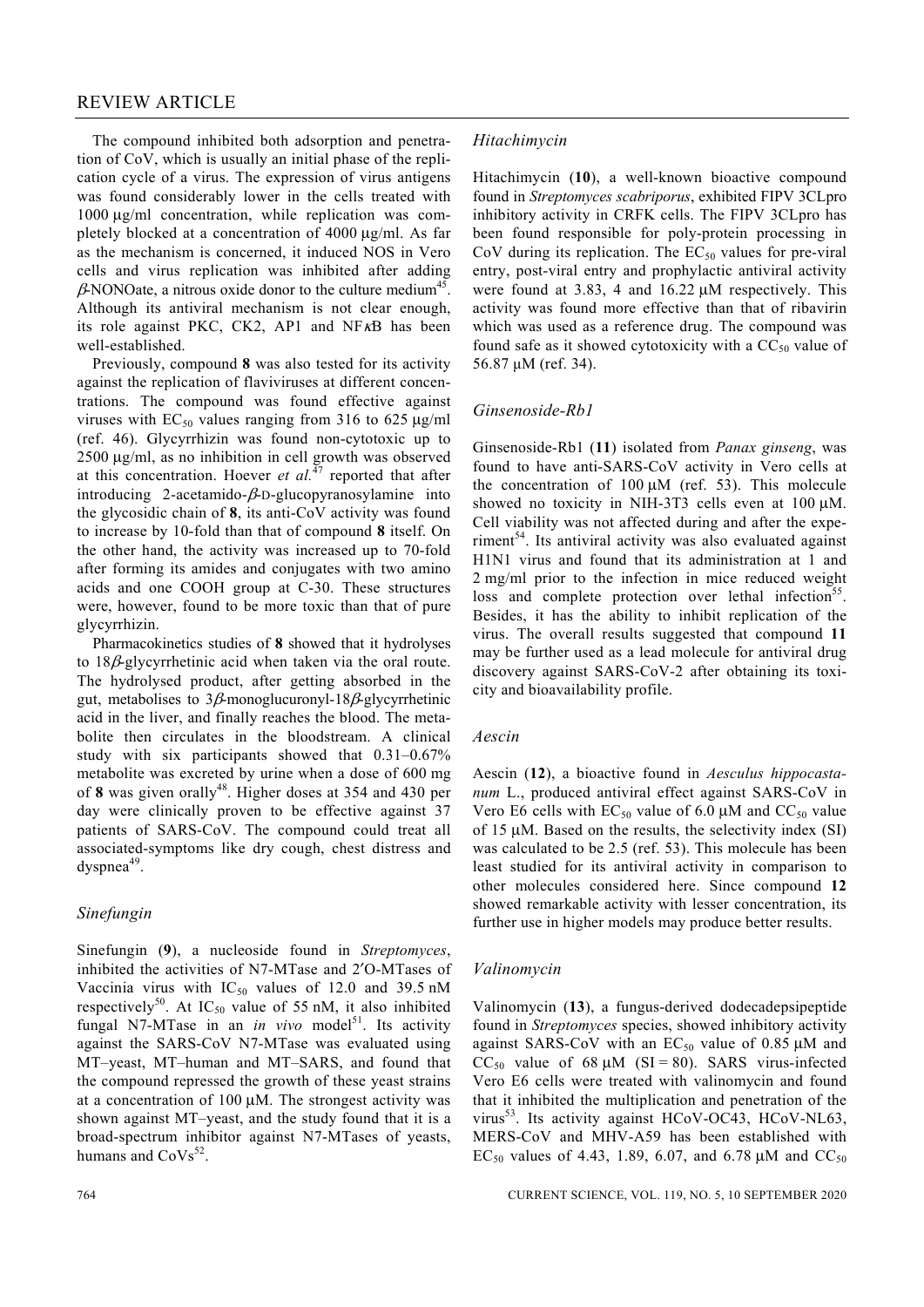values of 6.15, 4.12, 5.88, and 5.11  $\mu$ M respectively in BHK-21 cells $38$ .

#### *Papaverine*

Papaverine (**14**), naturally occurring in the capsules of *Papaver somniferum*, is an established antispasmodic drug. This alkaloid showed anti-SARS-CoV activity against the replication of HCoV-OC43, HCoV-NL63, MERS-CoV and MHV-A59 with  $EC_{50}$  values of 1.61, 7.32, 9.45 and 11.46 μM respectively, in BHK-21 cells. The respective  $CC_{50}$  values were recorded at 12.11, 11.71, 11.98 and 12.44 μM (ref. 38).

#### *Reserpine*

Reserpine (**15**), the well-known alkaloidal drug naturally found in *Rauvolfia serpentina* (L.) Benth. ex Kurz, was shown to have anti-SARS-CoV activity. The SI calculated for this compound was 7.3 with  $EC_{50}$  and  $CC_{50}$ values of 3.4 μM and 25 μM respectively. Compound **15** was also found to inhibit virus penetration into Vero E6  $cells<sup>53</sup>$ . As this drug is already in clinical use, its trial against COVID-19 can be conducted by following earlier trials mainly for dose determination.

#### *Berbamine*

Berbamine (**16**), a natural alkaloid found in *Berberis amurensis* and other species of the Berberidaceae family, was screened for its antiviral efficacy. This compound was found effective against the replication of HCoV-OC43, HCoV-NL63, MERS-CoV and MHV-A59 with EC<sub>50</sub> values of 1.48, 9.46, 13.14 and 10.91 μM respectively. A  $CC_{50}$  value of  $>20 \mu M$  against all the above viruses was also measured in an *in vitro* study in BHK-21 cells<sup>38</sup>. The molecule was only studied for its preliminary antiviral activity, the mechanism of action was not evaluated. Moreover, toxicity studies are lacking; hence, such studies are required before using it on higher models.

#### *Sinigrin*

Sinigrin (**17**) is a glucosinolate which is found in many species of family Brassicaceae, including *Isatis indigotica* Fort. It showed activity against 3CLpro which is responsible for mediating proteolytic processing of replicase polypeptides (pp1-a and pp1-ab) into functional proteins of the virus. The  $IC_{50}$  value for cell-based cleavage activity of this compound was measured at 217 μM, with CC<sub>50</sub> value for Vero cell death at  $>10,000$  uM. It effectively blocked the cleavage process of 3CLpro. In addition, it was found non-toxic to Vero cells as it showed a  $CC_{50}$  value of  $>10,000 \mu M$  (ref. 56).

#### *Amentoflavone*

Amentoflavone (**18**), isolated from the leaves of *Torreya nucifera*, has been found to inhibit SARS-CoV 3CLpro with an  $IC_{50}$  value of 8.3  $\mu$ M. The structure–activity relationship study showed that an apigenin moiety at position C-3′ is responsible for the inhibitory activity of 3CLpro (ref. 57). Apigenin, luteolin and quercetin were used to understand the structure–activity relationship and found that apigenin showed 3CLpro inhibitory activity by 40% at 200 μM, while luteolin and quercetin showed activity with  $IC_{50}$  values of 20.2 and 23.8  $\mu$ M respectively. This is interesting because these compounds are also AhR ligands. Thus, it might be useful to test other AhR ligands as well.

#### *Emodin*

Emodin (**19**), one of the active compounds of *Rheum emodi*, furnished antiviral activity against most of the pathogenic viruses like hepatitis-B, -C, HSV and CoV. Particularly against hepatitis B, it showed activity by inhibiting the DNA replication and HBsAg secretion of the virus in G2.2.15 cells with an  $IC_{50}$  value of 21  $\mu$ g/ml (ref. 58). This activity was also confirmed by Dang *et al*. 59 using mice models at a dose of 287.95 mg/kg/day for 21 days. Emodin also inhibited influenza A virus (IAV) replication, reduced expressions of TLR2/3/4/7, MyD88 and TRAF6, decreased phosphorylations of p38/JNK MAPK and nuclear translocation of NF-κB p65 induced by IAV (ref.  $60$ ).

 Interestingly, its activity against SARS-CoV is highly effective as it was found to block the interaction of CoV spike protein with ACE-2 and to inhibit the infectivity of coronavirus spike proteinpseudo-typed retrovirus in Vero E6 cells. It showed inhibition of the interaction between S protein and ACE2 by 60% at a concentration of 400 μM. The  $IC_{50}$  value for this activity was measured at 200 μM (ref. 61). Emodin inhibited the **3a** ion channel of HCoV-OC43 with a  $K_{1/2}$  value of 20  $\mu$ M. The virusinduced cytopathic effect was found to reduce with a concentration of 8 μM, moreover, it decreased the number and size of plaques in the RD cells after virus infection $62$ 

#### *Aloe-emodin*

Aloe-emodin (**20**), an anthraquinone found in many plant species, including *Aloe vera*, *Cassia angustifolia* and *Rheum emodi*, was shown to inhibit the cleavage activity of SARS-CoV 3CLpro in cell-free and cell-based assays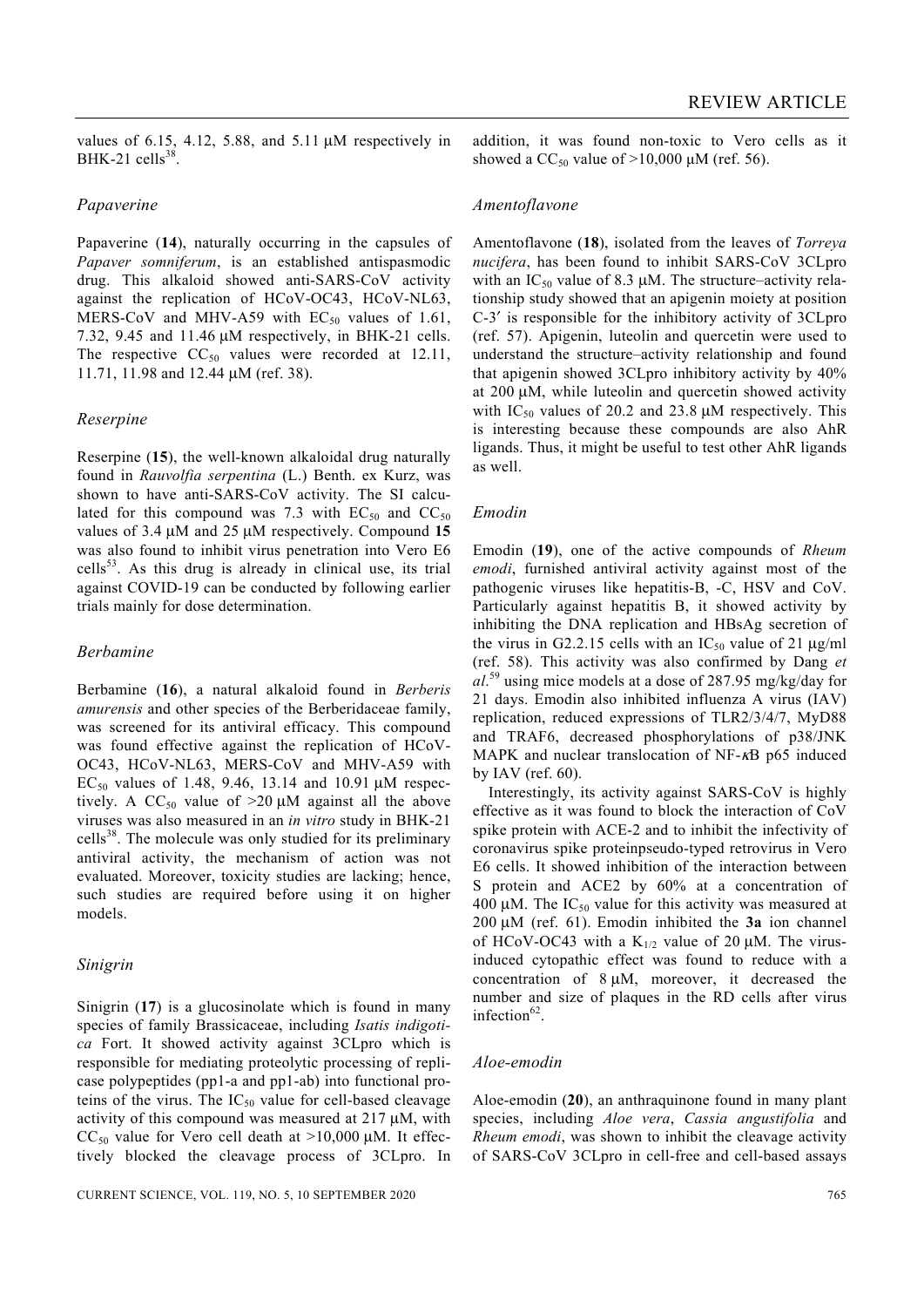with  $IC_{50}$  values of 132 and 366  $\mu$ M respectively. The  $CC_{50}$  value of cell death was measured at 11,592  $\mu$ M (ref. 56).

#### *Indigo*

Indigo (**21**), more popularly known for its dyeing properties, is a natural compound found in *Indigofera tinctoria*, *Isatis indigotica*, etc. This compound showed inhibitory effect on cell-free and cell-based cleavage activity of SARS-CoV 3CLpro with  $IC_{50}$  values of 300 and 752  $\mu$ M respectively. Indigo was found non-toxic to Vero cells with a  $CC_{50}$  value of 7375 μM (ref. 56).

#### *Cinanserin*

Cinanserin (**22**), found in *Houttuynia cordata*, is a wellknown serotonin antagonists that was also found effective against murine CoV. At an  $IC_{50}$  value of 5  $\mu$ M, this was found to inhibit the catalytic activity of 3CLpro of SARS-CoV and HCoV-229E. This molecule has already undergone clinical trials during 1960 and showed encouraging results; hence, it has been considered for further use $63$ . As cinanserin has been already evaluated for its efficacy and safely in humans, it can be tested against SARS-CoV-2 without considering toxicity issues.

# *Scutellarein*

Scutellarein (**23**), a flavone occurs in *Scutellaria lateriflora*, was found to inhibit SARS-CoV helicase protein by affecting the ATPase activity of nsP13 by more than 90% at a concentration of 10  $\mu$ M. The IC<sub>50</sub> value of scutellarein measured for this activity was 0.86 μM. The molecule was found to be non-toxic against MCF10A cells up to a concentration of 2 μM. The study also suggested that the molecule can directly interact with ATP/ADP-binding pocket of the SARS-CoV helicase protein<sup>30</sup>.

# *Hesperetin*

Hesperetin (**24**), a flavonoid found in many citrus fruits and other plants such as *Isatis indigotica*, inhibited the cleavage activity of SARS-CoV 3CLpro in cell-free assay with IC<sub>50</sub> value of 60  $\mu$ M, whereas CC<sub>50</sub> value was recorded at 2718 μM (ref. 56). It also showed inhibitory effects on Sindbis virus with an  $IC_{50}$  value of 68  $\mu$ M, using the plaque  $assay^{64}$ . Although limited studies have been done with this interesting molecule, including some docking studies, it needs further exploration with advanced research using higher models. As the molecule has not yet been studied against SARS-CoV-2, its effect against COVID-19 can be evaluated.

β-Sitosterol (**25**) is a well-known phytosterol found in most plant species showing diverse pharmacological activities. It blocked the cleavage process of SARS-CoV 3CLpro with an  $IC_{50}$  value of 1210 μM in Vero cells. It was found non-toxic to Vero cells with a  $CC_{50}$  value of 1475 μM (ref. 56).

# **Toxicity studies**

An extensive survey of the literature revealed that most of the molecules discussed here are non-toxic at lower doses. Interestingly, few of them are already in use as medicines for other purposes. Many of these molecules such as glycyrrhizin, aescin and reserpine have been found safe under an optimum concentration and used clinically for several years in original or modified forms53. Although used frequently, glycyrrhizin in higher doses and/or for a long duration may cause severe adverse effects, including pseudoaldosteronism, which is mainly due to its metabolite, viz.  $3\beta$ -monoglucuronyl- $18\beta$ -glycyrrhetinic acid<sup>48</sup>. Its use is recommended only under medical supervision. Similarly, reserpine, a US Food and Drug Administration-approved drug often prescribed in combination with hydrochlorothiazide for hypertension, is safe and can be taken under medical supervision<sup>65</sup>. Emodin, at lower doses of 0.6 and 2.5 mg/ml, showed no toxicity; however, at a higher dose of 6 mg/ml, it caused reduction in the average foetal body weight per litter in mice. Emodin also caused toxic effects in rats and mice when used at a dose of 60 mg/ml or higher<sup>66</sup>. The toxicity of myricetin has also been evaluated using both *in vitro* and *in vivo* experiments. Most of these studies suggested that this molecule is safe for clinical research. An *in vivo* study by Yang *et al.*67 did not reveal any toxic symptoms when a dose of 1000 mg/kg was intraperitoneally administered to mice.

Among the several toxicity studies on  $\beta$ -sitosterol<sup>68</sup>, an important study by Paniagua-Pérez *et al.*69 found that this molecule is neither cytotoxic nor genotoxic to mice up to  $LD_{50}$  of 1000 mg/kg. Malini and Vanithakumari<sup>70</sup> reported that its subcutaneous treatment to rats at 10 mg/kg for two months was safe, as no toxic signs appeared either externally nor internally, which was confirmed by microscopic studies of liver and kidney. Besides the functions of liver and kidney, all other blood parameters, including haemoglobin, glucose, bilirubin, glutamic oxaloacetic transaminase and glutamic pyruvic transaminase were also found normal. However, the study found a drastic fall in the blood protein levels at 10 mg/kg, albeit only in males, whereas a dose-dependent decrease in the blood cholesterol levels was recorded after treatment with  $\beta$ -sitosterol<sup>70</sup>. This phytosterol was also used clinically to treat conditions of prostate enlargement, enrolling 519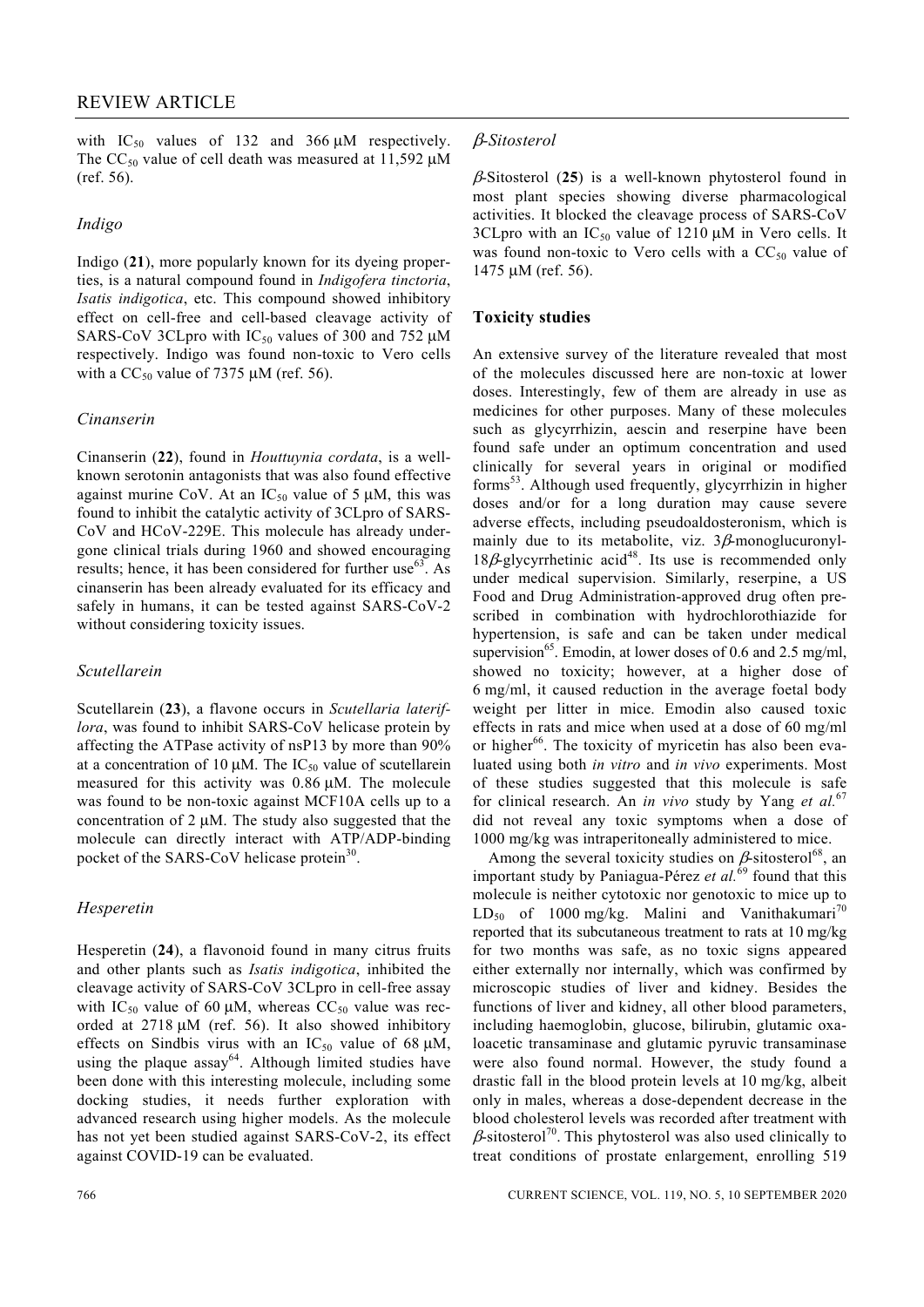males in a study. Although it did not significantly reduce prostate size in comparison to the control group, its role in improving urinary symptoms and flow measures was encouraging<sup>71</sup>. A randomized clinical trial of plant sterols containing  $\beta$ -sitosterol found that the dose of 1.6 g per day to 26 subjects for one month significantly reduced hypercholesterolemia72. Similarly, hesperetin was shown clinically to inhibit the activity of acetyl-CoA acetyltransferase (ACAT)-1 and ACAT-2 genes, reduce the activity of microsomal triglyceride transfer protein and upregulate the low-density lipoproteins receptor. It also reduced cholesterol level in human subjects $3$ . Hence, based on the preclinical and clinical studies, these molecules can be considered safe and evaluated against SARS-CoV using higher experimental models.

 Beyond the dyeing properties, indigo showed diverse biological activities, including *in vitro* anti-SARS-CoV. This molecule has been evaluated for its toxicity in animals and found that it was safe in lower doses, but it had low oral toxicity at an  $LD_{50}$  of 5 g/kg (ref. 74). On the other hand, amentoflavone was tested for its toxicity in human umbilical vein endothelial cells and recorded an LD<sub>50</sub> of 290  $\mu$ M (ref. 75). Hence, based on its toxicity profile, it has been used in rat models at 40 mg/kg (orally) or 10 ml/kg (i.v.) to evaluate antitumour activity.

 Thus, earlier studies have revealed that most of the above-mentioned natural molecules are safe under certain doses/concentrations. These molecules can be evaluated for their anti-SARS-CoV activity both in animals and humans, as there is no toxicity concern with any of these natural entities. On the other hand, a few molecules considered in this study have limited toxicity data. These compounds have either not been evaluated for their toxicity or only *in vitro* studies were performed to measure their toxic profile. Hence, it is necessary to evaluate the toxicity of such molecules before using them in further studies.

# **Opportunities and challenges**

Plant natural products have long been used as a valuable source of molecules with diverse therapeutic potential. Plant-derived natural products represent an important basket for the identification of novel drug candidates. The biggest advantage of drug discovery from plant natural products is that sometimes well-recognized ethnopharmacological information about the traditional medicinal use of whole plants or their extracts is available, which can provide us with the knowledge of the type of natural product effective in therapeutics<sup>76</sup>. When compared to synthetic and combinatorial compounds, plant-derived natural products have unique structural characteristics, high chemical diversity, biochemical specificity and other molecular properties that make them attractive targets as lead structures for drug discovery in new disease targets.

CURRENT SCIENCE, VOL. 119, NO. 5, 10 SEPTEMBER 2020 767

In the recent past, many reports have been published on drug discovery from natural products with key challenges and possible solutions, as they have been found important scaffolds in searching new drugs, including flavonoids, terpenoids, polyketides, phenylpropanoids and alkaloids $77-79$ . Despite the great potential of plant natural products to be used as new drug candidates, there are many challenges, including their complex isolation and characterization methods, and poor yield in most of the cases<sup>80</sup>.

 Previous studies suggested that natural molecules are non-toxic in nature when consumed in lower amounts because most of them are already part of our daily diet, e.g. tea polyphenols. The main challenges in using molecules such as emodin and scutellarin as drugs are their poor solubility and bioavailability. The shorter gastrointestinal transit time and poor membrane permeability affect the absorption of a drug into the GIT. Hence, it is an important point to be considered for the sustainable release of an oral drug in GIT for its maximum utilization<sup>81</sup>. There are several studies associated with improvement in the bioavailability of natural molecules. In this direction, Yang *et al.*82 prepared a nanosuspension to increase the bioavailability and dissolution rate of scutellarin to improve its drug-like properties. Hence, using advanced tools like nanotechnology can help improve the drug-like properties of molecules with poor bioavailability.

 Combination therapy using more than one agent or treatment procedure, has been well-accepted globally mainly against infectious diseases caused by microorgan $i$ sms $^{83}$ . It has been noticed that there are many compounds which are either inactive or poorly active against infection when used alone, but in combination with other molecules, they show stronger activity against the same infection. A common example of this is the treatment of tuberculosis with a combination of ethambutol, isoniazid, pyrazinamide and rifampin<sup>84</sup>. Hence, a combination of more than one natural compound is a good choice, which needs profound research. In addition, the route/delivery of a drug plays a key role in the line of treatment against a particular pathological condition. There are several drugs which show different efficacies when administered through different routes; for example, diclofenac which is used as oral, topical or injection $85$ . Selected molecules having poor absorption or poor membrane permeability through oral route can be tested via the intravenous or intramuscular route. These routes are also important if a patient is not in a position to take medicines through the mouth. In some cases, other routes like nasal, ear or eye are also helpful, in which sometimes there is need of a carrier to target the drug to a particular site $86$ .

 Apart from the above-mentioned points, another key challenge in drug development is mimicking the results of lower to higher experimental models. In many cases, molecules showing activity in docking studies are inactive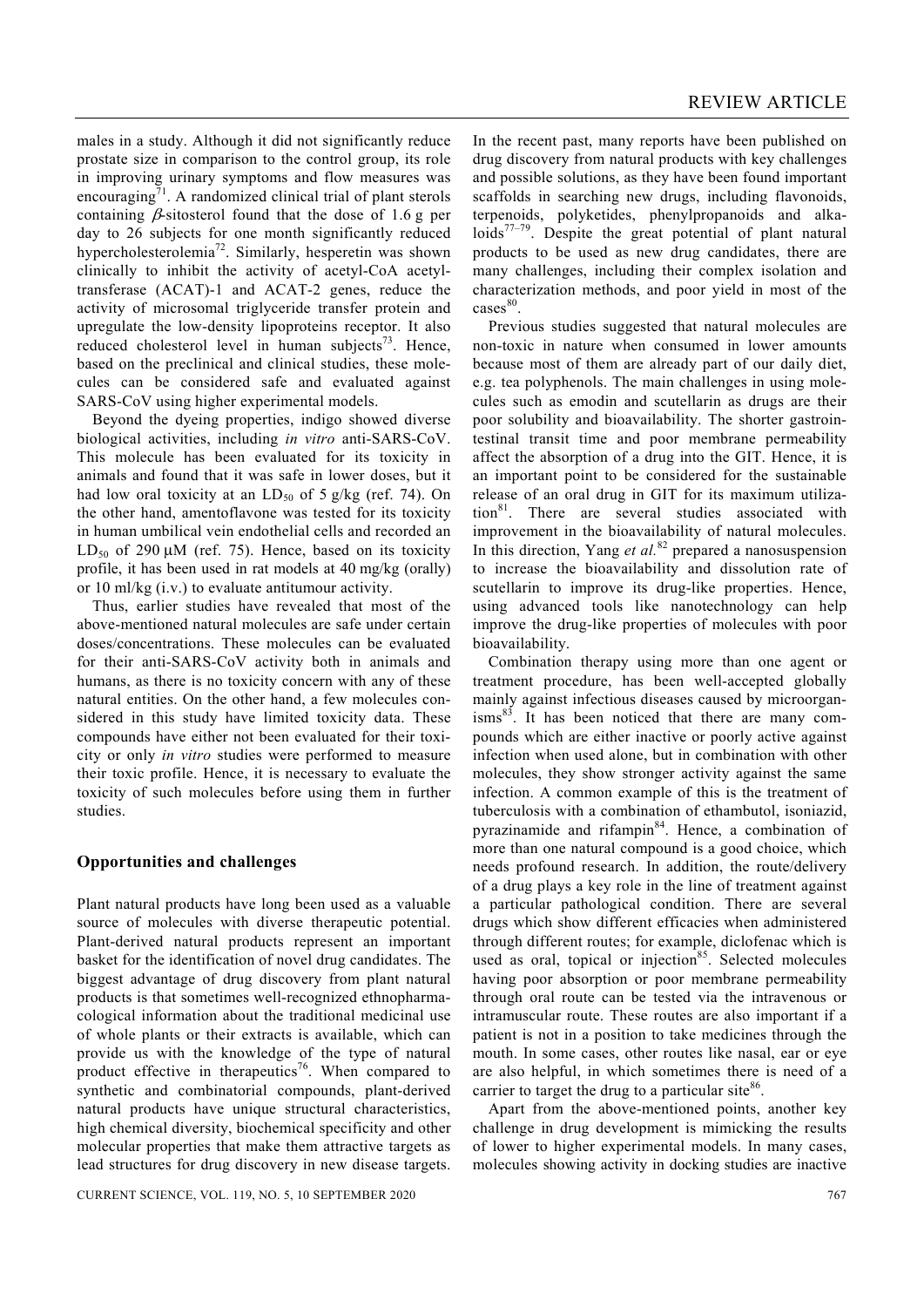in *in vitro* or *ex vivo* models, and similarly, the active molecules of an *in vitro*/*ex vivo* model show no activity in the *in vivo* model. Unlike the *in vitro*/*ex vivo* system, this happens because of the complex physiology of animals or humans, which involves multiple mechanisms. Furthermore, the physiology of humans is different from that of animals, and hence, a molecule exhibiting activity in an animal model (*in vivo*) may be inactive in humans (clinical trials). In the present study, most of the molecules were tested for their anti-SARS-CoV activity using *in vitro* models. The activity on higher models has either not been studied or may be under progress. Therefore, by considering the above challenges, research on higher models, including clinical trials should be conducted on active molecules using advanced tools and techniques. Studies for improving the drug-like properties, including pharmacokinetics, of the most active molecules should be conducted to develop a drug against SARS-CoV.

# **Conclusion**

The COVID-19 pandemic has pushed the world to a state never witnessed before, as thousands of people have died, and many more are under critical care. As no effective treatment is yet available for CoV, scientists from all over the world are looking for possible solutions against this pandemic. Studies confirmed that SARS-CoV-2 has similarity to the earlier known SARS-CoV in several ways, and hence, a few anti-SARS-CoV drugs have also been considered for the prophylaxis and management of COVID-19 pneumonia. Previous research revealed that these molecules, including myricetin, tetrandrine, glycyrrhizin, aescin, reserpine, emodin and scutellarein have the potential to inhibit the essential proteases, helicase and viral proteins of SARS-CoV at very low concentrations. These molecules also have the capability to inhibit penetration of the virus to the host cell. Hence, there is tremendous scope for developing new drug leads from anti-SARS-CoV against anti-SARS-CoV-2 because, besides similarity in most of the proteins, SARS-CoV-2 has almost 80% identical genome sequence to SARS-CoV.

- 1. Lin, L. T., Hsu, W. C. and Lin, C. C., Antiviral natural products and herbal medicines. *J. Tradit. Complement. Med*., 2014, **4**(1), 24–35.
- 2. van der Hoek, L., Human coronaviruses: what do they cause? *Antivir. Ther*., 2007, **12**(4 Pt B), 651–658.
- 3. Geller, C., Varbanov, M. and Duval, R. E., Human coronaviruses: insights into environmental resistance and its influence on the development of new antiseptic strategies. *Viruses*, 2012, **4**(11), 3044–3068.
- 4. World Health Organization, 2019 Middle East respiratory syndrome coronavirus (MERS-CoV), 11 March 2019; www.who.int (accessed on 29 March 2020).
- 5. Paules, C. I., Marston, H. D. and Fauci, A. S., Coronavirus infections – more than just the common cold. *JAMA*, 2020, 10.1001/jama.2020.0757, advance online publication.
- 6. Hilgenfeld, R., From SARS to MERS: crystallographic studies on coronaviral proteases enable antiviral drug design. *FEBS J*., 2014, **281**(18), 4085–4096.
- 7. McBride, R., van Zyl, M. and Fielding, B. C., The coronavirus nucleocapsid is a multifunctional protein. *Viruses*, 2014, **6**(8), 2991–3018.
- 8. Li, F., Structure, function, and evolution of coronavirus spike proteins. *Annu. Rev. Virol*., 2016, **3**(1), 237–261.
- 9. Lu, R. *et al.*, Genomic characterization and epidemiology of 2019 novel coronavirus: implications for virus origins and receptor binding. *Lancet*, 2020, **395**(10224), 565–574.
- 10. Ahmed, S. F., Quadeer, A. A. and McKay, M. R., Preliminary identification of potential vaccine targets for the COVID-19 coronavirus (SARS-CoV-2) based on SARS-CoV immunological studies. *Viruses*, 2020, **12**(3), 254.
- 11. Chen, J., Pathogenicity and transmissibility of 2019-nCoV a quick overview and comparison with other emerging viruses. *Microbes Infect*., 2020, **22**(2), 69–71.
- 12. Monteil, V. *et al.*, Inhibition of SARS-CoV-2 infections in engineered human tissues using clinical-grade soluble human ACE2. *Cell*, 2020, **181**, 1–9.
- 13. Li, G. *et al.*, Coronavirus infections and immune responses. *J. Med. Virol*., 2020, **92**(4), 424–432.
- 14. Chen, Y., Liu, Q. and Guo, D., Emerging coronaviruses: genome structure, replication, and pathogenesis. *J. Med. Virol*., 2020, **92**(4), 418–423.
- 15. Wu, K. L., Peng, G. Q., Wilken, M., Geraghty, R. J. and Li, F., Mechanisms of host receptor adaptation by severe acute respiratory syndrome coronavirus. *J. Biol. Chem*., 2012, **287**, 8904–8911.
- 16. Nasri, H. and Shirzad, H., Toxicity and safety of medicinal plants. *J. Herb. Med. Pharmacol*., 2013, **2**(2), 21–22.
- 17. Kumar, V., Jung, Y. S. and Liang, P. H., Anti-SARS coronavirus agents: a patent review (2008 – present). *Expert Opin. Ther. Pat*., 2013, **23**(10), 1337–1348.
- 18. Ivanov, K. A. and Ziebuhr, J., Human coronavirus 229E nonstructural protein 13: characterization of duplex-unwinding, nucleoside triphosphatase, and RNA 5′-triphosphatase activities. *J. Virol.*, 2004, **78**(14), 7833–7838.
- 19. Millet, J. K. and Whittaker, G. R., Host cell proteases: critical determinants of coronavirus tropism and pathogenesis. *Virus Res*., 2015, **202**, 120–134.
- 20. Narayanan, K., Huang, C., Lokugamage, K., Kamitani, W., Ikegami, T., Tseng, C. T. and Makino, S., Severe acute respiratory syndrome coronavirus NSP1 suppresses host gene expression, including that of type I interferon, in infected cells. *J. Virol*., 2008, **82**(9), 4471–4479.
- 21. Forni, D., Cagliani, R., Mozzi, A., Pozzoli, U., Al-Daghri, N., Clerici, M. and Sironi, M., Extensive positive selection drives the evolution of nonstructural proteins in lineage C betacoronaviruses. *J. Virol*., 2016, **90**(7), 3627–3639.
- 22. Taylor, J. K. *et al.*, Severe acute respiratory syndrome coronavirus ORF7a inhibits bone marrow stromal antigen 2 virion tethering through a novel mechanism of glycosylation interference. *J. Virol*., 2015, **89**(23), 11820–11833.
- 23. Kuo, C. J., Chi, Y. H., Hsu, J. T. and Liang, P. H., Characterization of SARS main protease and inhibitor assay using a fluorogenic substrate. *Biochem. Biophys. Res. Commun*., 2004, **318**(4), 862– 867.
- 24. Fang, S. G., Shen, H., Wang, J., Tay, F. P. and Liu, D. X., Proteolytic processing of polyproteins 1a and 1ab between non-structural proteins 10 and 11/12 of coronavirus infectious bronchitis virus is dispensable for viral replication in cultured cells. *Virology*, 2008, **379**(2), 175–180.
- 25. Báez-Santos, Y. M., St John, S. E. and Mesecar, A. D., The SARS-coronavirus papain-like protease: structure, function and inhibition by designed antiviral compounds. *Antivir. Res*., 2015, **115**, 21–38.

768 CURRENT SCIENCE, VOL. 119, NO. 5, 10 SEPTEMBER 2020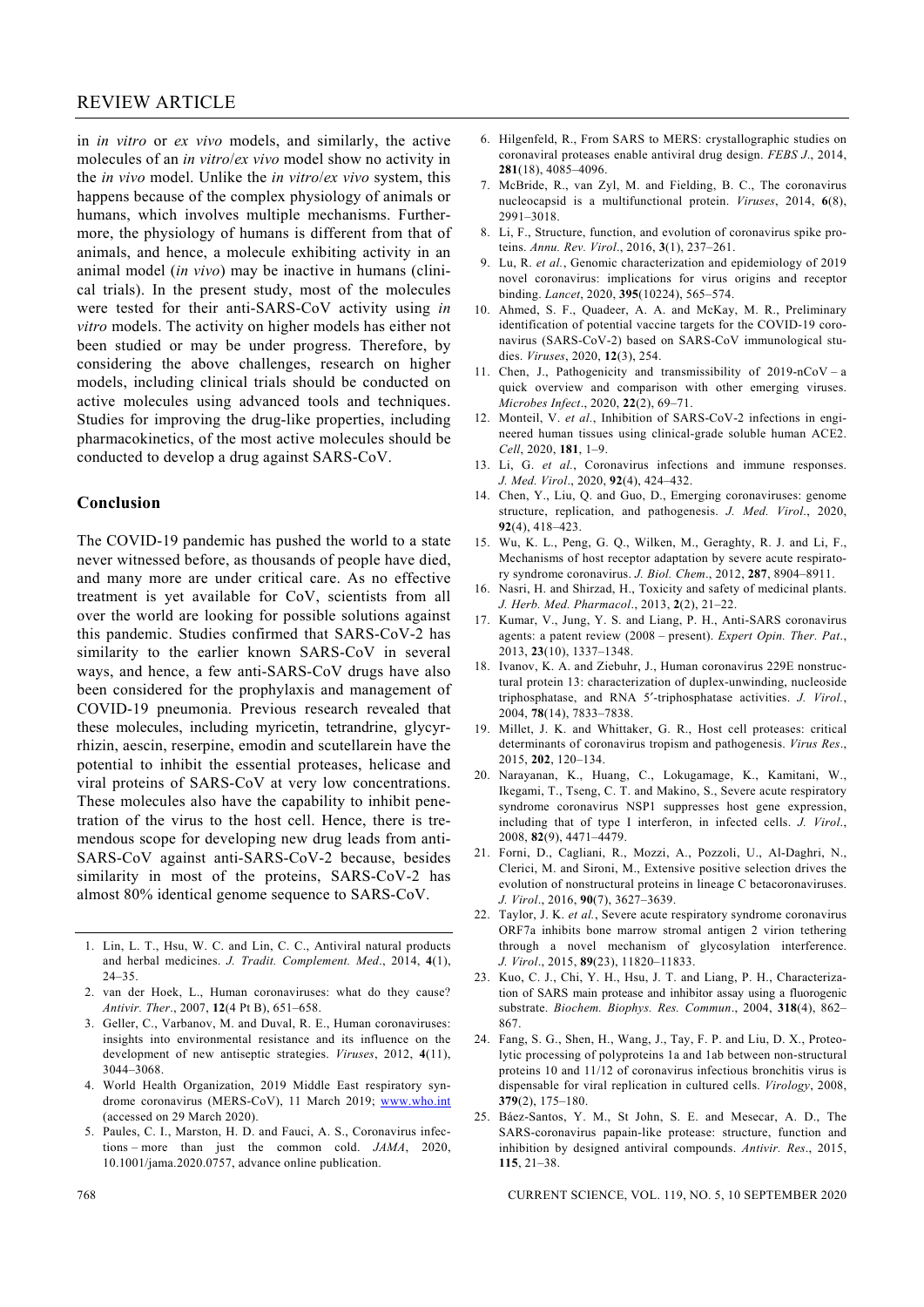- 26. Adedeji, A. O. *et al.*, Mechanism of nucleic acid unwinding by SARS-CoV helicase. *PLoS ONE*, 2012, **7**(5), e36521.
- 27. Yang, Z. Y., Kong, W. P., Huang, Y., Roberts, A., Murphy, B. R., Subbarao, K. and Nabel, G. J., A DNA vaccine induces SARS coronavirus neutralization and protective immunity in mice. *Nature*, 2004, **428**(6982), 561–564.
- 28. Li, H., Liu, S. M., Yu, X. H., Tang, S. L. and Tang, C. K., Coronavirus disease 2019 (COVID-19): current status and future perspectives. *Int. J. Antimicrob. Agents*, 2020, 105951, advance online publication.
- 29. Islam, M. T., Sarkar, C., El-Kersh, D. M., Jamaddar, S., Uddin, S. J., Shilpi, J. A. and Mubarak, M. S., Natural products and their derivatives against coronavirus: a review of the non-clinical and pre-clinical data. *Phytother. Res*., 2020, 10.1002/ptr.6700; advance online publication.
- 30. Yu, M. S. *et al.*, Identification of myricetin and scutellarein as novel chemical inhibitors of the SARS coronavirus helicase, NSP13. *Bioorg. Med. Chem. Lett.*, 2012, **22**(12), 4049–4054.
- 31. Kim, D. E. *et al.*, Natural bis-benzylisoquinoline alkaloids– tetrandrine, fangchinoline, and cepharanthine, inhibit human coronavirus OC43 infection of MRC-5 human lung cells. *Biomolecules*, 2019, **9**(11), 696.
- 32. Wen, C. C. *et al.*, Specific plant terpenoids and lignoids possess potent antiviral activities against severe acute respiratory syndrome coronavirus. *J. Med. Chem.*, 2007, **50**(17), 4087– 4095.
- 33. Yang, J. L., Ha, Y. K. W. and Oh, W. K., Discovery of inhibitory materials against PEDV corona virus from medicinal plants. *Jpn. J. Vet. Res.*, 2016, **64**(Suppl. 1), S53–S63.
- 34. Theerawatanasirikul, S., Kuo, C. J., Phetcharat, N. and Lekcharoensuk, P., *In silico* and *in vitro* analysis of small molecules and natural compounds targeting the 3CL protease of feline infectious peritonitis virus. *Antivir. Res*., 2020, **174**, 104697.
- 35. Neamati, N. *et al.*, Depsides and depsidones as inhibitors of HIV-1 integrase: discovery of novel inhibitors through 3D database searching. *J. Med. Chem.*, 1997, **40**(6), 942–951.
- 36. Wassman, C. D. *et al.*, Computational identification of a transiently open L1/S3 pocket for reactivation of mutant p53. *Nature Commun*., 2013, **4**, 1407.
- 37. Li, S. Y. *et al.*, Identification of natural compounds with antiviral activities against SARS-associated coronavirus. *Antivir. Res*., 2005, **67**(1), 18–23.
- 38. Shen, L. *et al.*, High-throughput screening and identification of potent broad-spectrum inhibitors of coronaviruses. *J. Virol*., 2019, **93**(12), e00023-19.
- 39. Liu, J., Yang, Y., Xu, Y., Ma, C., Qin, C. and Zhang, L., Lycorine reduces mortality of human enterovirus 71-infected mice by inhibiting virus replication. *Virol. J.*, 2011, **8**, 483.
- 40. Semwal, D. K., Semwal, R. B., Combrinck, S. and Viljoen, A., Myricetin: a dietary molecule with diverse biological activities. *Nutrients*, 2016, **8**(2), 90.
- 41. Ul Qamar, M. T., Alqahtani, S. M., Alamri, M. A. and Chen, L. L., Structural basis of SARS-CoV-2 3CLpro and anti-COVID-19 drug discovery from medicinal plants. *J. Pharm. Anal.*, 2020, 10.1016/j.jpha.2020.03.009, advance online publication
- 42. Cheng, P. W., Ng, L. T., Chiang, L. C. and Lin, C. C., Antiviral effects of saikosaponins on human coronavirus 229E *in vitro*. *Clin. Exp. Pharmacol. Physiol*., 2006, **33**(7), 612–616.
- 43. Sakurai, Y. *et al.*, Ebola virus. Two-pore channels control Ebola virus host cell entry and are drug targets for disease treatment. *Science*, 2015, **347**(6225), 995–998.
- 44. ClinicalTrials.gov, Tetrandrine tablets used in the treatment of COVID-19 (TT-NPC). ClinicalTrials.gov Identifier: NCT04308317; last updated on 16 March 2020; https://clinicaltrials.gov/ct2/ show/NCT04308317
- 45. Cinatl, J., Morgenstern, B., Bauer, G., Chandra, P., Rabenau, H. and Doerr, H. W., Glycyrrhizin, an active component of liquorice

CURRENT SCIENCE, VOL. 119, NO. 5, 10 SEPTEMBER 2020 769

roots, and replication of SARS-associated coronavirus. *Lancet*, 2003, **361**(9374), 2045–2046.

- 46. Crance, J. M., Scaramozzino, N., Jouan, A. and Garin, D., Interferon, ribavirin, 6-azauridine and glycyrrhizin: antiviral compounds active against pathogenic flaviviruses. *Antivir. Res*., 2003, **58**(1), 73–79.
- 47. Hoever, G. *et al.*, Antiviral activity of glycyrrhizic acid derivatives against SARS-coronavirus. *J. Med. Chem*., 2005, **48**(4), 1256–1259.
- 48. Glavač, N. K. and Kreft, S., Excretion profile of glycyrrhizin metabolite in human urine. *Food Chem*., 2012, **131**(1), 305–308.
- 49. Lu, H., Huo, N., Wang, G., Li, H., Nie, L. and Xu, X., Clinical observation of therapeutic effect of compound glycyrrhizin on SARS. *China Pharm*., 2003, **10**, 610–612.
- 50. Pugh, C. S., Borchardt, R. T. and Stone, H. O., Sinefungin, a potent inhibitor of virion mRNA(guanine-7-)-methyltransferase, mRNA(nucleoside-2′-)-methyltransferase, and viral multiplication. *J. Biol. Chem*., 1978, **253**(12), 4075–4077.
- 51. Chrebet, G. L., Wisniewski, D., Perkins, A. L., Deng, Q., Kurtz, M. B., Marcy, A. and Parent, S. A., Cell-based assays to detect inhibitors of fungal mRNA capping enzymes and characterization of sinefungin as a cap methyltransferase inhibitor. *J. Biomol. Screen*, 2005, **10**(4), 355–364.
- 52. Sun, Y. *et al.*, Yeast-based assays for the high-throughput screening of inhibitors of coronavirus RNA cap guanine-N7-methyltransferase. *Antivir. Res*., 2014, **104**, 156–164.
- 53. Wu, C. Y. *et al.*, Small molecules targeting severe acute respiratory syndrome human coronavirus. *Proc. Natl. Acad. Sci. USA*, 2004, **101**(27), 10012–10017.
- 54. Kang, S., Im, K., Kim, G. and Min, H., Antiviral activity of 20(R) ginsenoside Rh2 against murine gammaherpesvirus. *J. Ginseng Res.*, 2017, **41**(4), 496–502.
- 55. Dong, W., Farooqui, A., Leon, A. J. and Kelvin, D. J., Inhibition of influenza A virus infection by ginsenosides. *PLoS ONE*, 2017, **12**(2), e0171936.
- 56. Lin, C. W. *et al.*, Anti-SARS coronavirus 3C-like protease effects of *Isatis indigotica* root and plant-derived phenolic compounds. *Antivir. Res*., 2005, **68**(1), 36–42.
- 57. Ryu, Y. B. *et al.*, Biflavonoids from *Torreya nucifera* displaying SARS-CoV 3CL(pro) inhibition. *Bioorg. Med. Chem.*, 2010, **18**(22), 7940–7947.
- 58. Shuangsuo, D., Zhengguo, Z., Yunru, C., Xin, Z., Baofeng, W., Lichao, Y. and Yan'an, C., Inhibition of the replication of hepatitis B virus *in vitro* by emodin. *Med. Sci. Monit*., 2006, **12**(9), BR302–BR306.
- 59. Dang, S. S., Jia, X. L., Song, P., Cheng, Y. A., Zhang, X., Sun, M. Z. and Liu, E. Q., Inhibitory effect of emodin and Astragalus polysaccharide on the replication of HBV. *World J. Gastroenterol*., 2009, **15**(45), 5669–5673.
- 60. Dai, J. P. *et al.*, Emodin inhibition of influenza A virus replication and influenza viral pneumonia via the Nrf2, TLR4, p38/JNK and NF-kappaB pathways. *Molecules*, 2017, **22**(10), 1754.
- 61. Ho, T. Y., Wu, S. L., Chen, J. C., Li, C. C. and Hsiang, C. Y., Emodin blocks the SARS coronavirus spike protein and angiotensinconverting enzyme 2 interaction. *Antivir. Res*., 2007, **74**(2), 92–101.
- 62. Schwarz, S., Wang, K., Yu, W., Sun, B. and Schwarz, W., Emodin inhibits current through SARS-associated coronavirus 3a protein. *Antivir. Res*., 2011, **90**(1), 64–69.
- 63. Chen, L. *et al.*, Cinanserin is an inhibitor of the 3C-like proteinase of severe acute respiratory syndrome coronavirus and strongly reduces virus replication *in vitro*. *J. Virol.*, 2005, **79**(11), 7095– 7103.
- 64. Paredes, A., Alzuru, M., Mendez, J. and Rodríguez-Ortega, M., Anti-sindbis activity of flavanones hesperetin and naringenin. *Biol. Pharm. Bull*., 2003, **26**(1), 108–109.
- 65. Wang, B., Choudhry, N. K., Gagne, J. J., Landon, J. and Kesselheim, A. S., Availability and utilization of cardiovascular fixed-dose